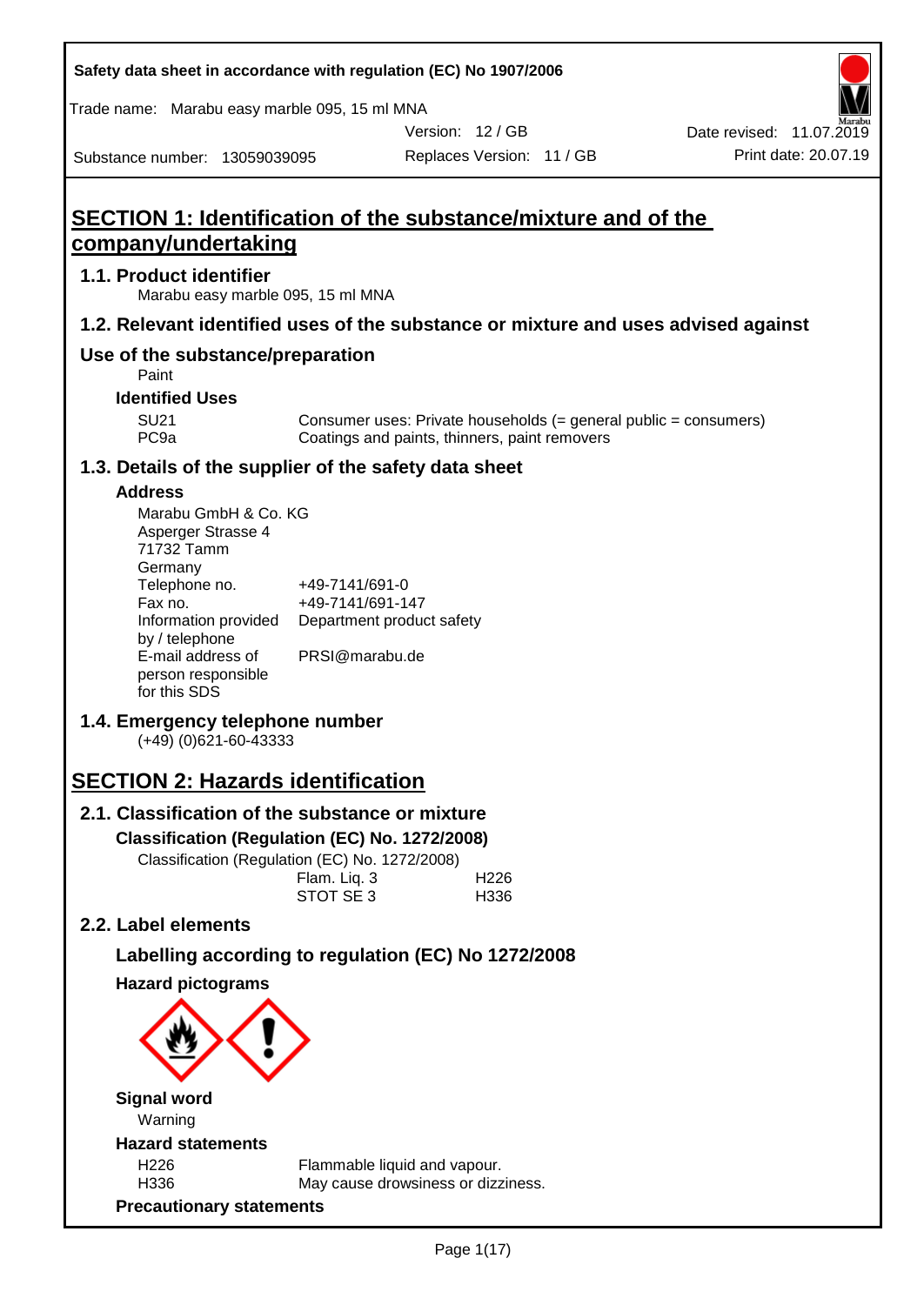| Safety data sheet in accordance with regulation (EC) No 1907/2006    |                                                                         |  |                          |                           |                                                                                 |                          |
|----------------------------------------------------------------------|-------------------------------------------------------------------------|--|--------------------------|---------------------------|---------------------------------------------------------------------------------|--------------------------|
| Trade name: Marabu easy marble 095, 15 ml MNA                        |                                                                         |  |                          |                           |                                                                                 |                          |
|                                                                      |                                                                         |  | Version: 12 / GB         |                           |                                                                                 | Date revised: 11.07.2019 |
| Substance number: 13059039095                                        |                                                                         |  |                          | Replaces Version: 11 / GB |                                                                                 | Print date: 20.07.19     |
| P <sub>101</sub>                                                     |                                                                         |  |                          |                           | If medical advice is needed, have product container or label at hand.           |                          |
| P <sub>102</sub>                                                     | Keep out of reach of children.                                          |  |                          |                           |                                                                                 |                          |
| P210                                                                 |                                                                         |  |                          |                           | Keep away from heat, hot surfaces, sparks, open flames and other ignition       |                          |
| P271                                                                 | sources. No smoking.<br>Use only outdoors or in a well-ventilated area. |  |                          |                           |                                                                                 |                          |
| P405                                                                 | Store locked up.                                                        |  |                          |                           |                                                                                 |                          |
| P501.9                                                               | Dispose of contents/container as problematic waste.                     |  |                          |                           |                                                                                 |                          |
|                                                                      |                                                                         |  |                          |                           | Hazardous component(s) to be indicated on label (Regulation (EC) No. 1272/2008) |                          |
| contains                                                             | 2% aromatics;2-Methoxy-1-methylethyl acetate                            |  |                          |                           | 1-Methoxy-2-propanol; Hydrocarbons, C9-C11, n-alkanes, isoalkanes, cyclics, <   |                          |
| 2.3. Other hazards                                                   |                                                                         |  |                          |                           |                                                                                 |                          |
|                                                                      | No special hazards have to be mentioned.                                |  |                          |                           |                                                                                 |                          |
|                                                                      |                                                                         |  |                          |                           |                                                                                 |                          |
| <b>SECTION 3: Composition/information on ingredients</b>             |                                                                         |  |                          |                           |                                                                                 |                          |
| 3.2. Mixtures                                                        |                                                                         |  |                          |                           |                                                                                 |                          |
| <b>Chemical characterization</b>                                     |                                                                         |  |                          |                           |                                                                                 |                          |
|                                                                      | Paint based on alkyd resins and on solvents                             |  |                          |                           |                                                                                 |                          |
| <b>Hazardous ingredients</b>                                         |                                                                         |  |                          |                           |                                                                                 |                          |
| 1-Methoxy-2-propanol                                                 |                                                                         |  |                          |                           |                                                                                 |                          |
| CAS No.                                                              | 107-98-2                                                                |  |                          |                           |                                                                                 |                          |
| EINECS no.                                                           | 203-539-1                                                               |  |                          |                           |                                                                                 |                          |
| Registration no.                                                     | 01-2119457435-35                                                        |  |                          |                           |                                                                                 |                          |
| Concentration                                                        | 25<br>$>=$                                                              |  | $\prec$                  | 50                        | %                                                                               |                          |
|                                                                      | Classification (Regulation (EC) No. 1272/2008)                          |  |                          |                           |                                                                                 |                          |
|                                                                      | STOT SE 3                                                               |  | H336                     |                           |                                                                                 |                          |
|                                                                      | Flam. Liq. 3                                                            |  | H <sub>226</sub>         |                           |                                                                                 |                          |
| 2-Methoxy-1-methylethyl acetate                                      |                                                                         |  |                          |                           |                                                                                 |                          |
| CAS No.                                                              | 108-65-6                                                                |  |                          |                           |                                                                                 |                          |
| EINECS no.                                                           | 203-603-9                                                               |  |                          |                           |                                                                                 |                          |
| Registration no.<br>Concentration                                    | 01-2119475791-29<br>10<br>$=$                                           |  | $\lt$                    | 20                        | %                                                                               |                          |
|                                                                      |                                                                         |  |                          |                           |                                                                                 |                          |
|                                                                      | Classification (Regulation (EC) No. 1272/2008)                          |  |                          |                           |                                                                                 |                          |
|                                                                      | Flam. Liq. 3                                                            |  | H <sub>226</sub>         |                           |                                                                                 |                          |
|                                                                      | STOT SE 3                                                               |  | H336                     |                           |                                                                                 |                          |
| Hydrocarbons, C9-C11, n-alkanes, isoalkanes, cyclics, < 2% aromatics |                                                                         |  |                          |                           |                                                                                 |                          |
| CAS No.                                                              | 64742-48-9                                                              |  |                          |                           |                                                                                 |                          |
| EINECS no.                                                           | 265-150-3                                                               |  |                          |                           |                                                                                 |                          |
| Registration no.                                                     | 01-2119463258-33 (LIST NUMBER 919-857-5)                                |  |                          |                           |                                                                                 |                          |
| Concentration                                                        | 10<br>$=$                                                               |  | $\overline{\phantom{0}}$ | 20                        | ℅                                                                               |                          |
|                                                                      | Classification (Regulation (EC) No. 1272/2008)                          |  |                          |                           |                                                                                 |                          |
|                                                                      | Asp. Tox. 1                                                             |  | H304                     |                           |                                                                                 |                          |
|                                                                      | Flam. Liq. 3                                                            |  | H <sub>226</sub>         |                           |                                                                                 |                          |
|                                                                      | STOT SE 3                                                               |  | H336<br><b>EUH066</b>    |                           |                                                                                 |                          |
|                                                                      |                                                                         |  |                          |                           |                                                                                 |                          |
| 2-Butoxyethyl acetate                                                |                                                                         |  |                          |                           |                                                                                 |                          |
| CAS No.                                                              | 112-07-2                                                                |  |                          |                           |                                                                                 |                          |
| EINECS no.                                                           | 203-933-3                                                               |  |                          |                           |                                                                                 |                          |
|                                                                      |                                                                         |  |                          |                           |                                                                                 |                          |

ī

Г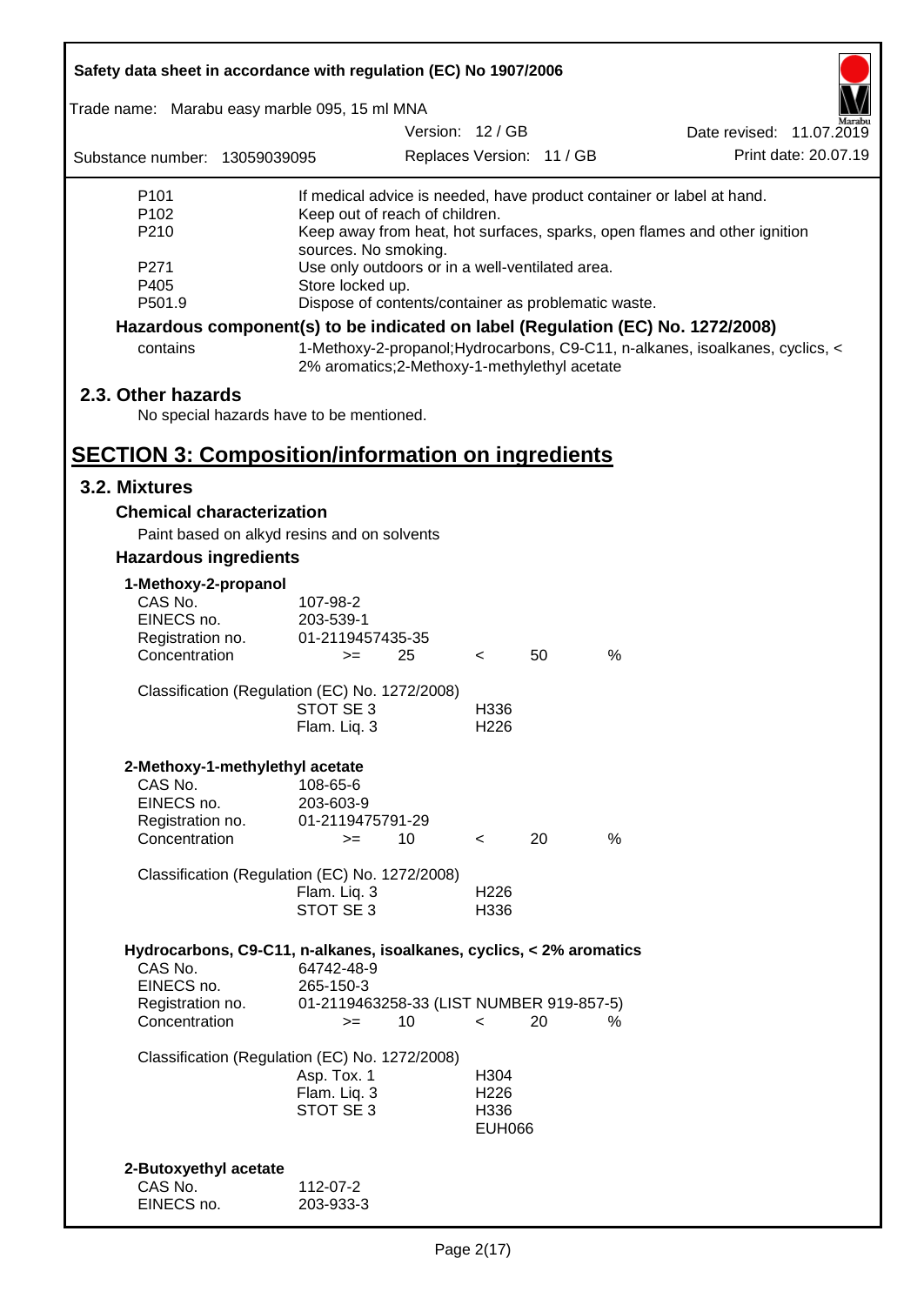| Safety data sheet in accordance with regulation (EC) No 1907/2006<br>Trade name: Marabu easy marble 095, 15 ml MNA |                                                                      | Version: 12/GB |                                                          |                           |               | Date revised: 11.07.2019 | farabu               |
|--------------------------------------------------------------------------------------------------------------------|----------------------------------------------------------------------|----------------|----------------------------------------------------------|---------------------------|---------------|--------------------------|----------------------|
| Substance number: 13059039095                                                                                      |                                                                      |                |                                                          | Replaces Version: 11 / GB |               |                          | Print date: 20.07.19 |
| Registration no.<br>Concentration                                                                                  | 01-2119475112-47<br>$>=$                                             | 1              | $\lt$                                                    | 10                        | $\frac{0}{0}$ |                          |                      |
| Classification (Regulation (EC) No. 1272/2008)                                                                     | Acute Tox. 4<br>Acute Tox. 4<br>Acute Tox. 4                         |                | H332<br>H312<br>H302                                     |                           |               |                          |                      |
| 2-Methoxypropanol<br>CAS No.<br>EINECS no.<br>Concentration                                                        | 1589-47-5<br>216-455-5<br>$>=$                                       | 0,1            | $\prec$                                                  | 0,3                       | %             |                          |                      |
| Classification (Regulation (EC) No. 1272/2008)                                                                     | Skin Irrit, 2<br>STOT SE 3<br>Repr. 1B<br>Flam. Liq. 3<br>Eye Dam. 1 |                | H315<br>H335<br><b>H360D</b><br>H <sub>226</sub><br>H318 |                           |               |                          |                      |

# **SECTION 4: First aid measures**

## **4.1. Description of first aid measures**

### **General information**

In all cases of doubt, or when symptoms persist, seek medical attention. Never give anything by mouth to an unconscious person. If unconscious place in recovery position and seek medical advice.

#### **After inhalation**

Remove to fresh air, keep patient warm and at rest. If breathing is irregular or stopped, administer artificial respiration.

#### **After skin contact**

Remove contaminated clothing. Wash skin thoroughly with soap and water or use recognised skin cleanser. Do NOT use solvents or thinners.

#### **After eye contact**

Remove contact lenses, irrigate copiously with clean, fresh water, holding the eyelids apart for at least 10 minutes and seek immediate medical advice.

#### **After ingestion**

If accidentally swallowed rinse the mouth with plenty of water (only if the person is conscious) and obtain immediate medical attention. Keep at rest. Do NOT induce vomiting.

#### **4.2. Most important symptoms and effects, both acute and delayed** Until now no symptoms known so far.

# **4.3. Indication of any immediate medical attention and special treatment needed**

# **Hints for the physician / treatment**

Treat symptomatically

# **SECTION 5: Firefighting measures**

## **5.1. Extinguishing media**

### **Suitable extinguishing media**

Recommended: alcohol resistant foam, CO2, powders, water spray/mist, Not be used for safety reasons: water jet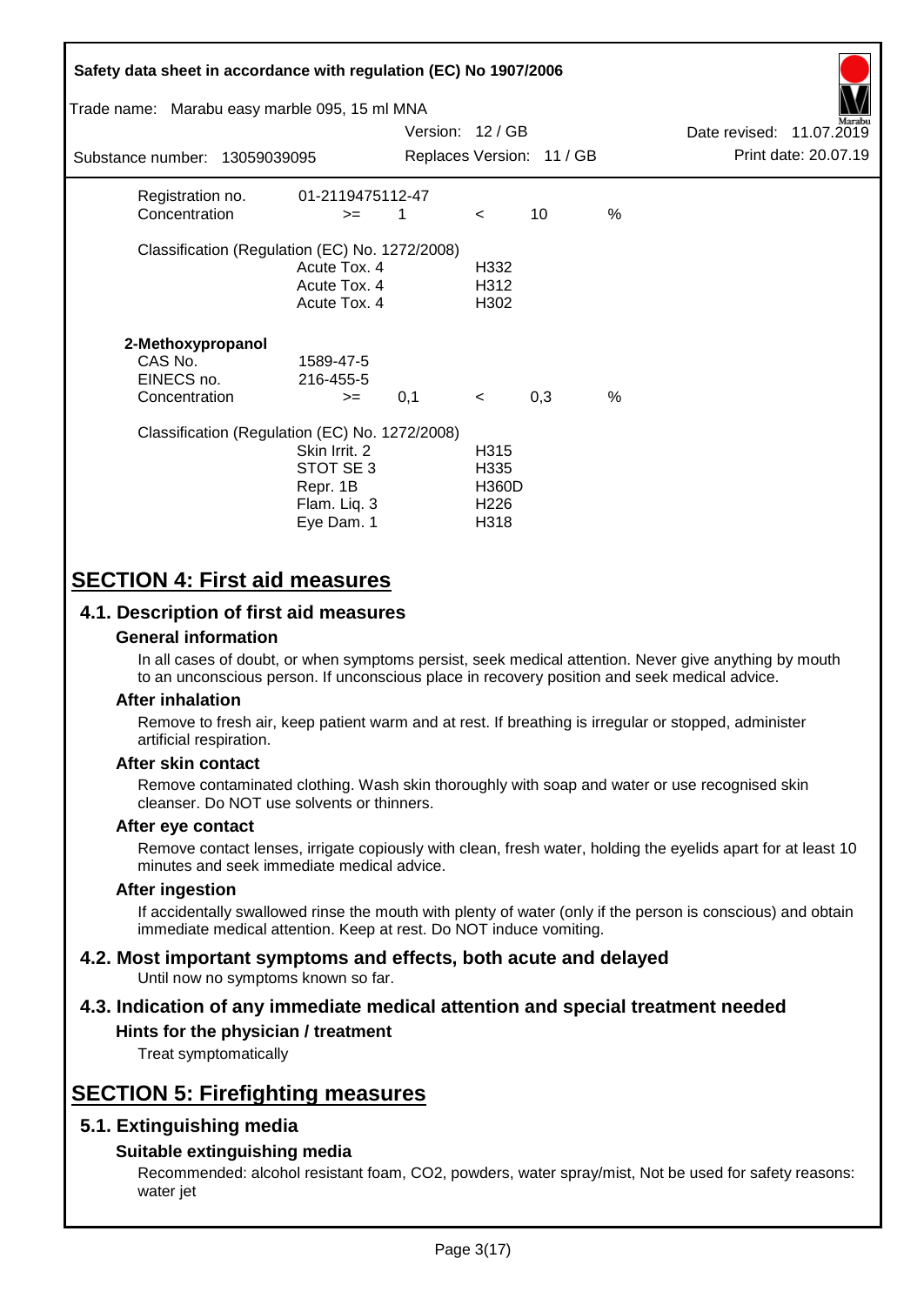**Safety data sheet in accordance with regulation (EC) No 1907/2006**

Trade name: Marabu easy marble 095, 15 ml MNA

Version: 12 / GB

Replaces Version: 11 / GB Print date: 20.07.19 Date revised: 11.07.2019

Substance number: 13059039095

# **5.2. Special hazards arising from the substance or mixture**

In the event of fire the following can be released: Carbon dioxide (CO2); Carbon monoxide (CO); dense black smoke; Nitrogen oxides (NOx)

# **5.3. Advice for firefighters**

### **Special protective equipment for fire-fighting**

Cool closed containers exposed to fire with water. Do not allow run-off from fire fighting to enter drains or water courses.

# **SECTION 6: Accidental release measures**

### **6.1. Personal precautions, protective equipment and emergency procedures**

Exclude sources of ignition and ventilate the area. Avoid breathing vapours. Refer to protective measures listed in Sections 7 and 8.

### **6.2. Environmental precautions**

Do not allow to enter drains or waterways. If the product contaminates lakes, rivers or sewage, inform appropriate authorities in accordance with local regulations.

### **6.3. Methods and material for containment and cleaning up**

Contain and collect spillage with non-combustible absorbent materials, e.g. sand, earth, vermiculite, diatomaceous earth and place in container for disposal according to local regulations (see section 13). Clean preferably with a detergent - avoid use of solvents.

### **6.4. Reference to other sections**

Information regarding Safe handling, see Section 7. Information regarding personal protective measures, see Section 8. Information regarding waste disposal, see Section 13.

# **SECTION 7: Handling and storage**

## **7.1. Precautions for safe handling**

## **Advice on safe handling**

Prevent the creation of flammable or explosive concentrations of vapour in air and avoid vapour concentration higher than the occupational exposure limits. In addition, the product should only be used in areas from which all naked lights and other sources of ignition have been excluded. Electrical equipment should be protected to the appropriate standard. Mixture may charge electrostatically: always use earthing leads when transferring from one container to another. Operators should wear anti-static footwear and clothing and floors should be of the conducting type. Isolate from sources of heat, sparks and open flame. No sparking tools should be used. Avoid skin and eye contact. Avoid the inhalation of particulates and spray mist arising from the application of this mixture. Smoking, eating and drinking shall be prohibited in application area. For personal protection see Section 8. Never use pressure to empty: container is not a pressure vessel. Always keep in containers of same material as the original one. Comply with the health and safety at work laws. Do not allow to enter drains or water courses.

### **Advice on protection against fire and explosion**

Vapours are heavier than air and may spread along floors. Vapours may form explosive mixtures with air.

## **Classification of fires / temperature class / Ignition group / Dust explosion class**

Temperature class T4

Classification of fires B (Combustible liquid substances)

# **7.2. Conditions for safe storage, including any incompatibilities Requirements for storage rooms and vessels**

Electrical installations/working materials must comply with the local applied technological safety standards. Storage rooms in which filling operations take place must have a conducting floor. Store in accordance with national regulation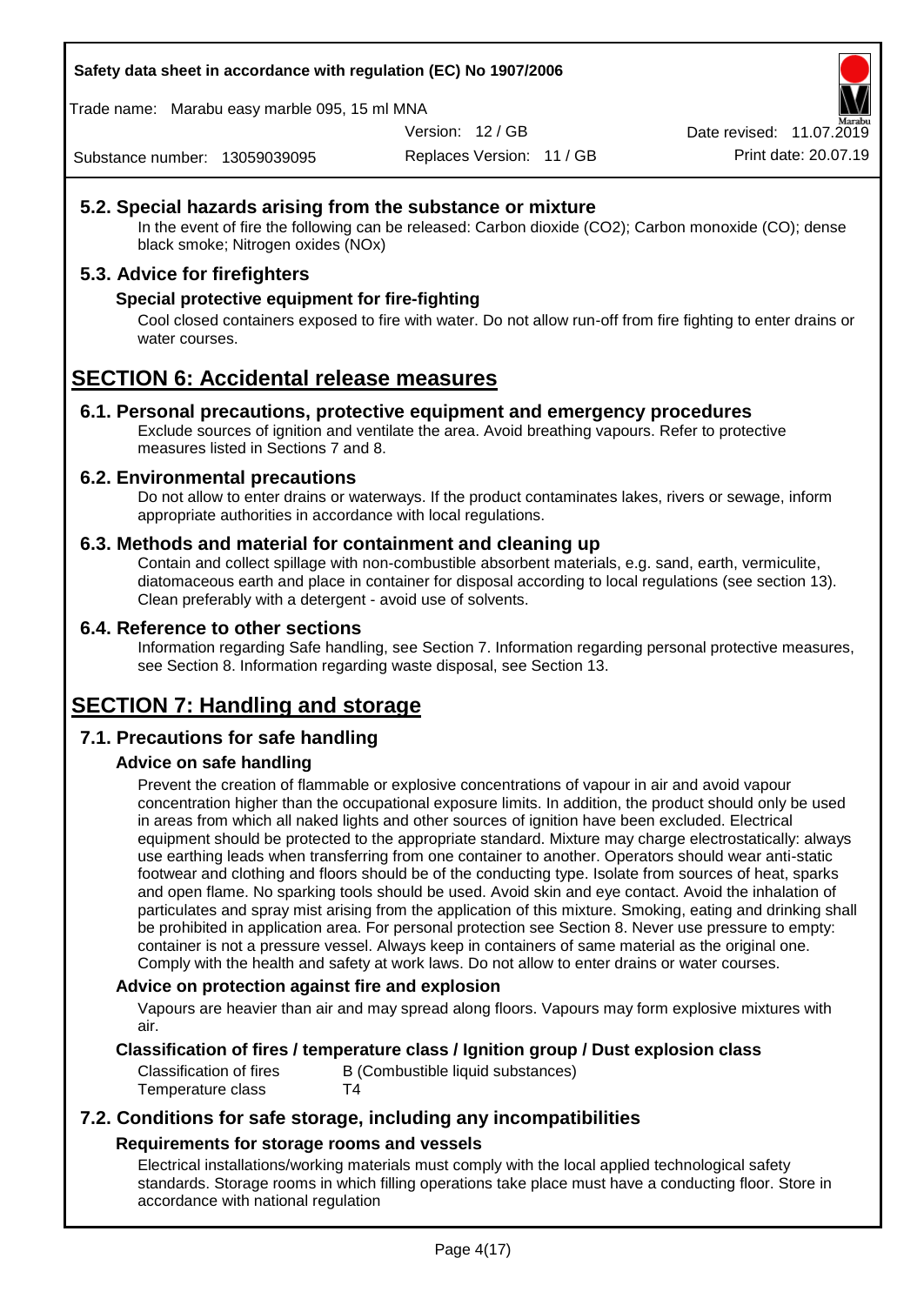| Safety data sheet in accordance with regulation (EC) No 1907/2006                                                                   |            |                                          |     |                                                                                                                                                                                                                |  |  |
|-------------------------------------------------------------------------------------------------------------------------------------|------------|------------------------------------------|-----|----------------------------------------------------------------------------------------------------------------------------------------------------------------------------------------------------------------|--|--|
| Trade name: Marabu easy marble 095, 15 ml MNA                                                                                       |            |                                          |     |                                                                                                                                                                                                                |  |  |
|                                                                                                                                     |            | Version: 12/GB                           |     | farabu<br>Date revised: 11.07.2019                                                                                                                                                                             |  |  |
| Substance number: 13059039095                                                                                                       |            | Replaces Version: 11 / GB                |     | Print date: 20.07.19                                                                                                                                                                                           |  |  |
| Hints on storage assembly                                                                                                           |            |                                          |     |                                                                                                                                                                                                                |  |  |
| Store away from oxidising agents, from strongly alkaline and strongly acid materials.                                               |            |                                          |     |                                                                                                                                                                                                                |  |  |
| <b>Further information on storage conditions</b>                                                                                    |            |                                          |     |                                                                                                                                                                                                                |  |  |
|                                                                                                                                     |            |                                          |     |                                                                                                                                                                                                                |  |  |
| Observe label precautions. Store between 15 and 30 °C in a dry, well ventilated place away from<br>kept upright to prevent leakage. |            |                                          |     | sources of heat and direct sunlight. Keep container tightly closed. Keep away from sources of ignition.<br>No smoking. Prevent unauthorised access. Containers which are opened must be carefully resealed and |  |  |
| 7.3. Specific end use(s)<br>Paint                                                                                                   |            |                                          |     |                                                                                                                                                                                                                |  |  |
| <b>SECTION 8: Exposure controls/personal protection ***</b>                                                                         |            |                                          |     |                                                                                                                                                                                                                |  |  |
| 8.1. Control parameters                                                                                                             |            |                                          |     |                                                                                                                                                                                                                |  |  |
| <b>Exposure limit values ***</b>                                                                                                    |            |                                          |     |                                                                                                                                                                                                                |  |  |
| 2-Methoxy-1-methylethyl acetate                                                                                                     |            |                                          |     |                                                                                                                                                                                                                |  |  |
| List                                                                                                                                | EH40       |                                          |     |                                                                                                                                                                                                                |  |  |
| <b>Type</b>                                                                                                                         | <b>WEL</b> |                                          | 50  |                                                                                                                                                                                                                |  |  |
| Value<br>Short term exposure limit                                                                                                  | 274<br>548 | mg/m <sup>3</sup><br>mg/m <sup>3</sup>   | 100 | ppm(V)<br>ppm(V)                                                                                                                                                                                               |  |  |
| Skin resorption / sensibilisation: Sk;                                                                                              |            | <b>Status: 2011</b>                      |     |                                                                                                                                                                                                                |  |  |
| 1-Methoxy-2-propanol                                                                                                                |            |                                          |     |                                                                                                                                                                                                                |  |  |
| List                                                                                                                                | EH40       |                                          |     |                                                                                                                                                                                                                |  |  |
| <b>Type</b>                                                                                                                         | WEL        |                                          |     |                                                                                                                                                                                                                |  |  |
| Value                                                                                                                               | 375        | mg/m <sup>3</sup>                        | 100 | ppm(V)                                                                                                                                                                                                         |  |  |
| Short term exposure limit<br>Skin resorption / sensibilisation: Sk;                                                                 | 560        | mg/m <sup>3</sup><br><b>Status: 2011</b> | 150 | ppm(V)                                                                                                                                                                                                         |  |  |
| 2-Butoxyethyl acetate                                                                                                               |            |                                          |     |                                                                                                                                                                                                                |  |  |
| List                                                                                                                                | EH40       |                                          |     |                                                                                                                                                                                                                |  |  |
| Type                                                                                                                                | WEL        |                                          |     |                                                                                                                                                                                                                |  |  |
| Value                                                                                                                               | 133        |                                          | 20  | ppm(V)                                                                                                                                                                                                         |  |  |
| Short term exposure limit                                                                                                           | 332        |                                          | 50  | ppm(V)                                                                                                                                                                                                         |  |  |
| Skin resorption / sensibilisation: Sk;<br>Derived No/Minimal Effect Levels (DNEL/DMEL) ***                                          |            | <b>Status: 2011</b>                      |     |                                                                                                                                                                                                                |  |  |
|                                                                                                                                     |            |                                          |     |                                                                                                                                                                                                                |  |  |
| 2-Methoxy-1-methylethyl acetate<br>Type of value                                                                                    |            | Derived No Effect Level (DNEL)           |     |                                                                                                                                                                                                                |  |  |
| Reference group                                                                                                                     |            | Worker                                   |     |                                                                                                                                                                                                                |  |  |
| Duration of exposure                                                                                                                |            | Long term                                |     |                                                                                                                                                                                                                |  |  |
| Route of exposure                                                                                                                   |            | dermal                                   |     |                                                                                                                                                                                                                |  |  |
| Mode of action                                                                                                                      |            | Systemic effects                         |     |                                                                                                                                                                                                                |  |  |
| Concentration                                                                                                                       |            | 796                                      |     | mg/kg/d                                                                                                                                                                                                        |  |  |
| Type of value                                                                                                                       |            | Derived No Effect Level (DNEL)           |     |                                                                                                                                                                                                                |  |  |
| Reference group                                                                                                                     |            | Worker                                   |     |                                                                                                                                                                                                                |  |  |
| Duration of exposure                                                                                                                |            | Long term                                |     |                                                                                                                                                                                                                |  |  |
| Route of exposure                                                                                                                   |            | inhalative                               |     |                                                                                                                                                                                                                |  |  |
| Mode of action                                                                                                                      |            | Systemic effects                         |     |                                                                                                                                                                                                                |  |  |
| Concentration                                                                                                                       |            | 275                                      |     | mg/m <sup>3</sup>                                                                                                                                                                                              |  |  |
| Type of value                                                                                                                       |            | Derived No Effect Level (DNEL)           |     |                                                                                                                                                                                                                |  |  |
| Reference group                                                                                                                     |            | Consumer                                 |     |                                                                                                                                                                                                                |  |  |
| Duration of exposure                                                                                                                |            | Long term                                |     |                                                                                                                                                                                                                |  |  |
| Route of exposure                                                                                                                   | dermal     |                                          |     |                                                                                                                                                                                                                |  |  |
| Mode of action                                                                                                                      |            | Systemic effects                         |     |                                                                                                                                                                                                                |  |  |
| Concentration                                                                                                                       |            | 320                                      |     | mg/kg/d                                                                                                                                                                                                        |  |  |

 $\Gamma$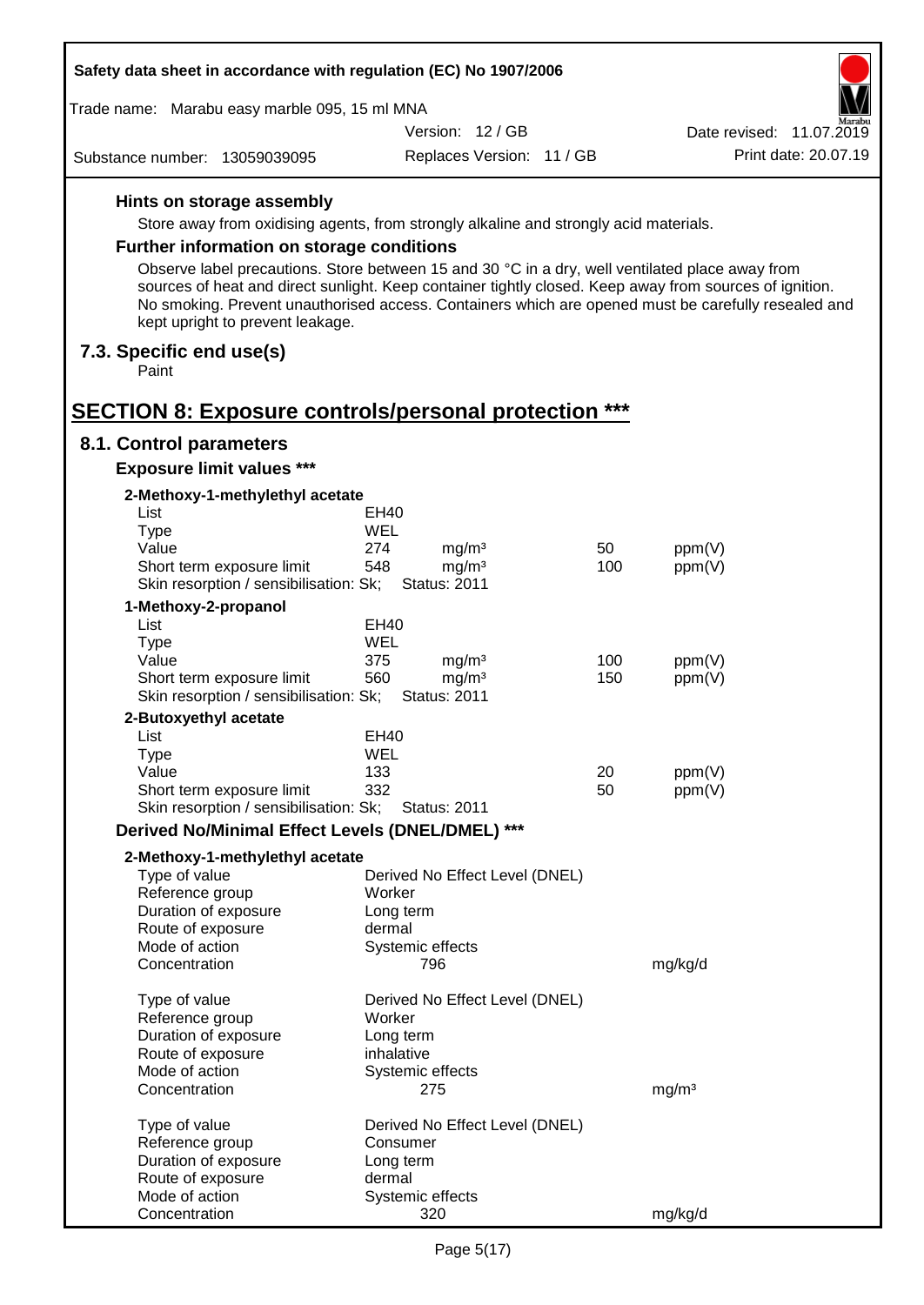| Safety data sheet in accordance with regulation (EC) No 1907/2006 |                                            |                          |
|-------------------------------------------------------------------|--------------------------------------------|--------------------------|
| Trade name: Marabu easy marble 095, 15 ml MNA                     |                                            |                          |
|                                                                   | Version: 12/GB                             | Date revised: 11.07.2019 |
| Substance number: 13059039095                                     | Replaces Version: 11 / GB                  | Print date: 20.07.19     |
|                                                                   |                                            |                          |
| Type of value<br>Reference group                                  | Derived No Effect Level (DNEL)<br>Consumer |                          |
| Duration of exposure                                              | Long term                                  |                          |
| Route of exposure                                                 | inhalative                                 |                          |
| Mode of action                                                    | Systemic effects                           |                          |
| Concentration                                                     | 33                                         | mg/m <sup>3</sup>        |
| Type of value                                                     | Derived No Effect Level (DNEL)             |                          |
| Reference group                                                   | Consumer                                   |                          |
| Duration of exposure                                              | Long term                                  |                          |
| Route of exposure                                                 | inhalative                                 |                          |
| Mode of action                                                    | Local effects                              |                          |
| Concentration                                                     | 33                                         | mg/m <sup>3</sup>        |
| Type of value                                                     | Derived No Effect Level (DNEL)             |                          |
| Reference group                                                   | Consumer                                   |                          |
| Duration of exposure                                              | Long term                                  |                          |
| Route of exposure                                                 | oral                                       |                          |
| Mode of action                                                    | Systemic effects                           |                          |
| Concentration                                                     | 36                                         | mg/kg/d                  |
| Type of value                                                     | Derived No Effect Level (DNEL)             |                          |
| Reference group                                                   | Worker                                     |                          |
| Duration of exposure                                              | Lifetime                                   |                          |
| Route of exposure                                                 | inhalative                                 |                          |
| Mode of action                                                    | Local effects                              |                          |
| Concentration                                                     | 550                                        | mg/m <sup>3</sup>        |
| 2-Butoxyethyl acetate                                             |                                            |                          |
| Reference substance                                               | 2-Butoxyethyl acetate                      |                          |
| Type of value                                                     | Derived No Effect Level (DNEL)             |                          |
| Reference group                                                   | Worker                                     |                          |
| Duration of exposure                                              | Long term                                  |                          |
| Route of exposure                                                 | inhalative                                 |                          |
| Mode of action                                                    | Systemic effects                           |                          |
| Concentration                                                     | 133                                        | mg/m <sup>3</sup>        |
|                                                                   | 2-Butoxyethyl acetate                      |                          |
| Type of value                                                     | Derived No Effect Level (DNEL)             |                          |
| Reference group                                                   | Worker                                     |                          |
| Duration of exposure                                              | Short term                                 |                          |
| Route of exposure                                                 | inhalative                                 |                          |
| Mode of action                                                    | Local effects                              |                          |
| Concentration                                                     | 333                                        | mg/m <sup>3</sup>        |
|                                                                   | 2-Butoxyethyl acetate                      |                          |
| Type of value                                                     | Derived No Effect Level (DNEL)             |                          |
| Reference group                                                   | Worker                                     |                          |
| Duration of exposure                                              | Long term                                  |                          |
| Route of exposure                                                 | dermal                                     |                          |
| Mode of action                                                    | Systemic effects                           |                          |
| Concentration                                                     | 169                                        | mg/kg/d                  |
|                                                                   | 2-Butoxyethyl acetate                      |                          |
| Type of value                                                     | Derived No Effect Level (DNEL)             |                          |
| Reference group                                                   | Worker                                     |                          |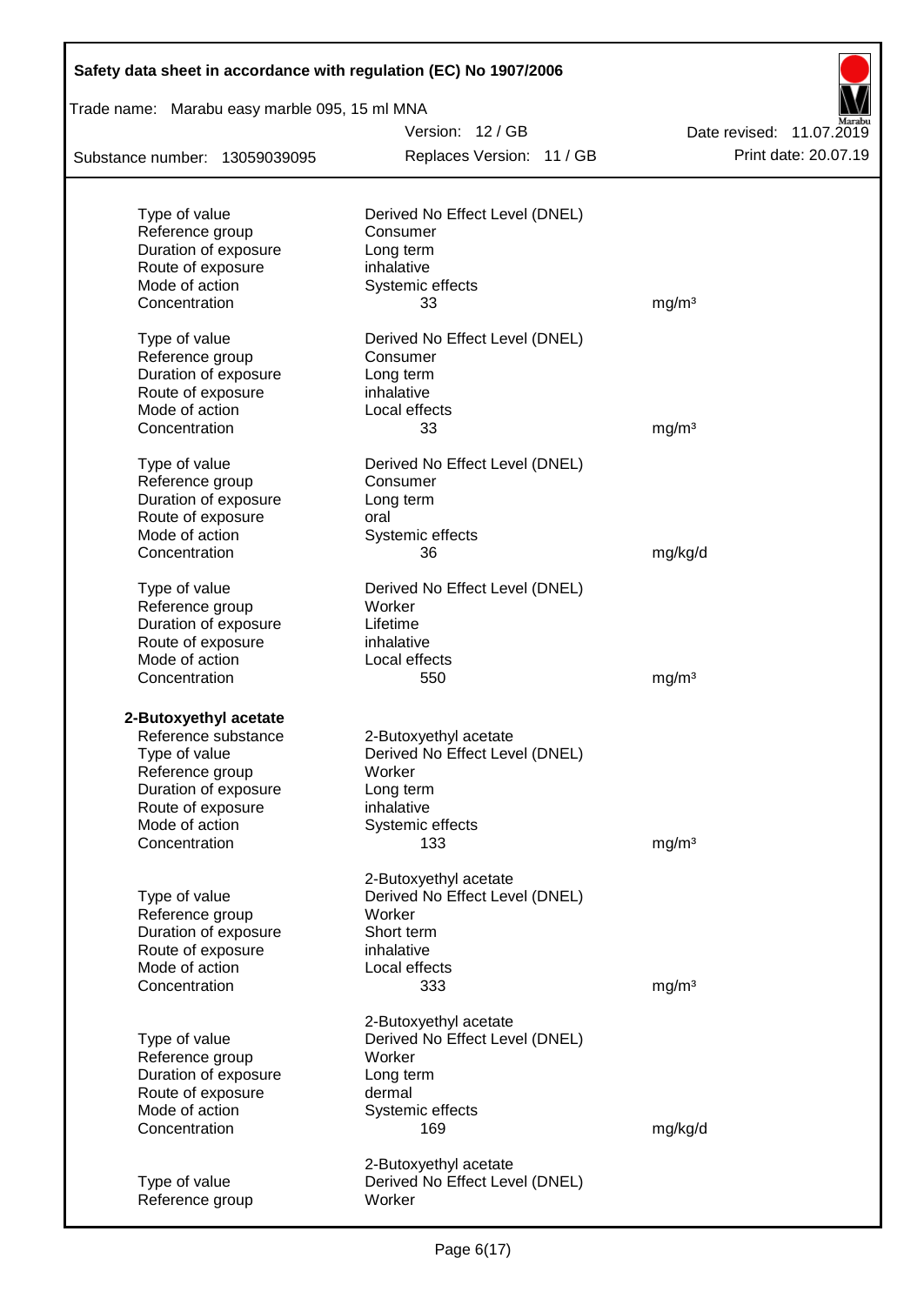| Safety data sheet in accordance with regulation (EC) No 1907/2006 |                                                             |                          |  |  |  |  |
|-------------------------------------------------------------------|-------------------------------------------------------------|--------------------------|--|--|--|--|
| Trade name: Marabu easy marble 095, 15 ml MNA                     |                                                             |                          |  |  |  |  |
|                                                                   | Version: 12/GB                                              | Date revised: 11.07.2019 |  |  |  |  |
| Substance number: 13059039095                                     | Replaces Version: 11 / GB                                   | Print date: 20.07.19     |  |  |  |  |
| Duration of exposure                                              | Short term                                                  |                          |  |  |  |  |
| Route of exposure                                                 | dermal                                                      |                          |  |  |  |  |
| Mode of action                                                    | Systemic effects                                            |                          |  |  |  |  |
| Concentration                                                     | 120                                                         | mg/kg/d                  |  |  |  |  |
|                                                                   | 2-Butoxyethyl acetate                                       |                          |  |  |  |  |
| Type of value                                                     | Derived No Effect Level (DNEL)                              |                          |  |  |  |  |
| Reference group                                                   | <b>General Population</b>                                   |                          |  |  |  |  |
| Duration of exposure                                              | Long term                                                   |                          |  |  |  |  |
| Route of exposure                                                 | inhalative                                                  |                          |  |  |  |  |
| Mode of action                                                    | Systemic effects                                            |                          |  |  |  |  |
| Concentration                                                     | 80                                                          | mg/m <sup>3</sup>        |  |  |  |  |
|                                                                   | 2-Butoxyethyl acetate                                       |                          |  |  |  |  |
| Type of value                                                     | Derived No Effect Level (DNEL)                              |                          |  |  |  |  |
| Reference group                                                   | <b>General Population</b>                                   |                          |  |  |  |  |
| Duration of exposure                                              | Short term                                                  |                          |  |  |  |  |
| Route of exposure<br>Mode of action                               | inhalative                                                  |                          |  |  |  |  |
| Concentration                                                     | Local effects<br>200                                        | mg/m <sup>3</sup>        |  |  |  |  |
|                                                                   |                                                             |                          |  |  |  |  |
|                                                                   | 2-Butoxyethyl acetate                                       |                          |  |  |  |  |
| Type of value                                                     | Derived No Effect Level (DNEL)                              |                          |  |  |  |  |
| Reference group                                                   | <b>General Population</b>                                   |                          |  |  |  |  |
| Duration of exposure                                              | Long term                                                   |                          |  |  |  |  |
| Route of exposure                                                 | dermal                                                      |                          |  |  |  |  |
| Mode of action<br>Concentration                                   | Systemic effects<br>102                                     | mg/kg/d                  |  |  |  |  |
|                                                                   |                                                             |                          |  |  |  |  |
|                                                                   | 2-Butoxyethyl acetate                                       |                          |  |  |  |  |
| Type of value                                                     | Derived No Effect Level (DNEL)<br><b>General Population</b> |                          |  |  |  |  |
| Reference group<br>Duration of exposure                           | Short term                                                  |                          |  |  |  |  |
| Route of exposure                                                 | dermal                                                      |                          |  |  |  |  |
| Mode of action                                                    | Systemic effects                                            |                          |  |  |  |  |
| Concentration                                                     | 72                                                          | mg/kg/d                  |  |  |  |  |
|                                                                   |                                                             |                          |  |  |  |  |
|                                                                   | 2-Butoxyethyl acetate                                       |                          |  |  |  |  |
| Type of value                                                     | Derived No Effect Level (DNEL)                              |                          |  |  |  |  |
| Reference group                                                   | <b>General Population</b>                                   |                          |  |  |  |  |
| Duration of exposure<br>Route of exposure                         | Long term<br>oral                                           |                          |  |  |  |  |
| Mode of action                                                    | Systemic effects                                            |                          |  |  |  |  |
| Concentration                                                     | 8,6                                                         | mg/kg/d                  |  |  |  |  |
|                                                                   | 2-Butoxyethyl acetate                                       |                          |  |  |  |  |
| Type of value                                                     | Derived No Effect Level (DNEL)                              |                          |  |  |  |  |
| Reference group                                                   | <b>General Population</b>                                   |                          |  |  |  |  |
| Duration of exposure                                              | Short term                                                  |                          |  |  |  |  |
| Route of exposure                                                 | oral                                                        |                          |  |  |  |  |
| Mode of action                                                    | Systemic effects                                            |                          |  |  |  |  |
| Concentration                                                     | 36                                                          | mg/kg/d                  |  |  |  |  |
| 1-Methoxy-2-propanol                                              |                                                             |                          |  |  |  |  |
| Type of value                                                     | Derived No Effect Level (DNEL)                              |                          |  |  |  |  |
| Reference group                                                   | Worker                                                      |                          |  |  |  |  |
| Duration of exposure                                              | Acute                                                       |                          |  |  |  |  |
|                                                                   |                                                             |                          |  |  |  |  |

Г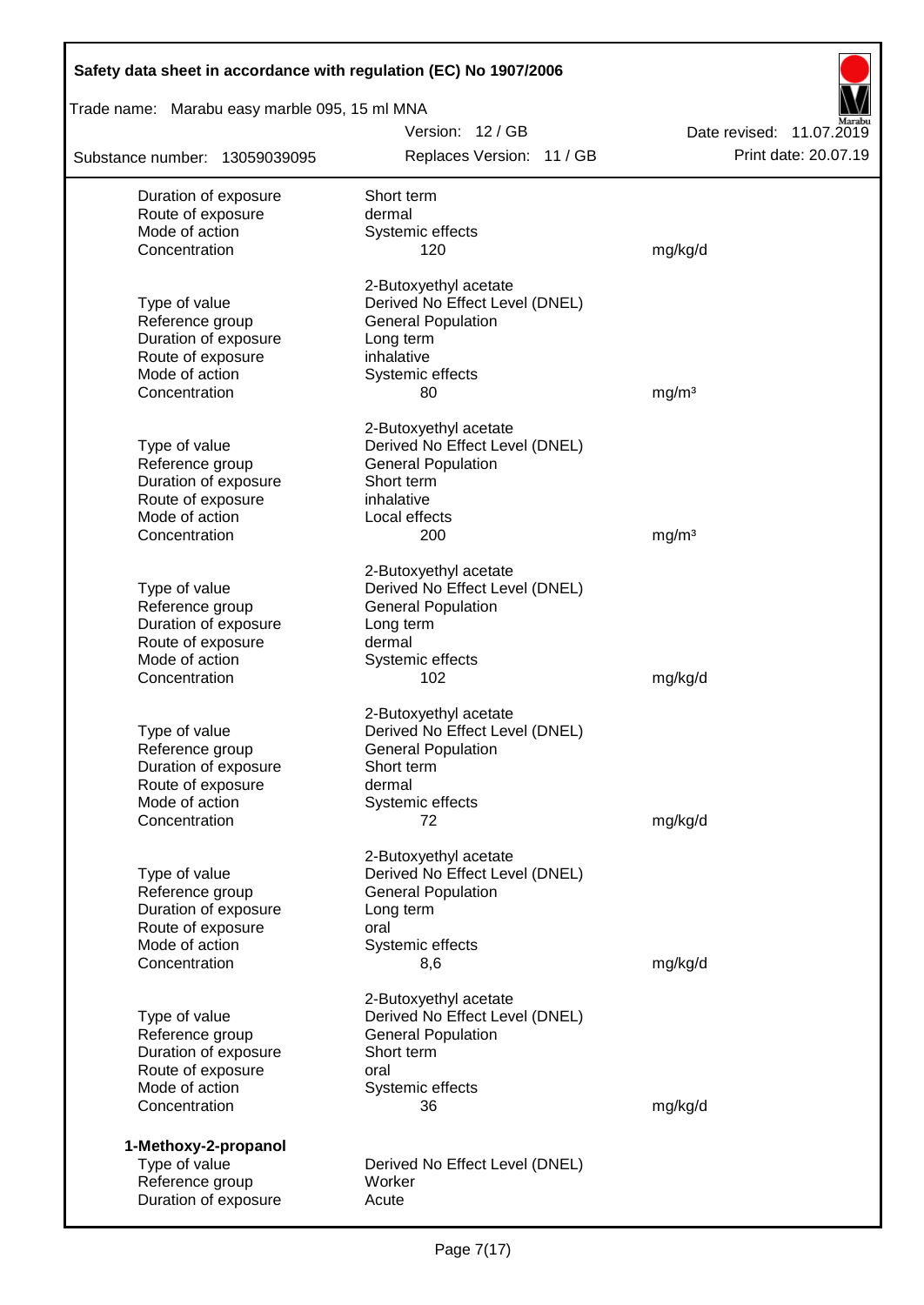| Safety data sheet in accordance with regulation (EC) No 1907/2006 |                                                                      |                          |
|-------------------------------------------------------------------|----------------------------------------------------------------------|--------------------------|
| Trade name: Marabu easy marble 095, 15 ml MNA                     |                                                                      |                          |
|                                                                   | Version: 12/GB                                                       | Date revised: 11.07.2019 |
| Substance number: 13059039095                                     | Replaces Version: 11 / GB                                            | Print date: 20.07.19     |
| Route of exposure                                                 | inhalative                                                           |                          |
| Mode of action                                                    | Local effects                                                        |                          |
| Concentration                                                     | 553,5                                                                | mg/m <sup>3</sup>        |
| Type of value                                                     | Derived No Effect Level (DNEL)                                       |                          |
| Reference group                                                   | Worker                                                               |                          |
| Duration of exposure                                              | Long term                                                            |                          |
| Route of exposure                                                 | dermal                                                               |                          |
| Mode of action                                                    | Systemic effects                                                     |                          |
| Concentration                                                     | 50,6                                                                 | mg/person/<br>d          |
| Type of value                                                     | Derived No Effect Level (DNEL)                                       |                          |
| Reference group                                                   | Worker                                                               |                          |
| Duration of exposure                                              | Long term                                                            |                          |
| Route of exposure                                                 | inhalative                                                           |                          |
| Mode of action                                                    | Systemic effects                                                     |                          |
| Concentration                                                     | 369                                                                  | mg/m <sup>3</sup>        |
| Type of value                                                     | Derived No Effect Level (DNEL)                                       |                          |
| Reference group                                                   | <b>General Population</b>                                            |                          |
| Duration of exposure                                              | Long term                                                            |                          |
| Route of exposure                                                 | dermal                                                               |                          |
| Mode of action                                                    | Systemic effects                                                     |                          |
| Concentration                                                     | 18,1                                                                 | mg/kg                    |
| Type of value                                                     | Derived No Effect Level (DNEL)                                       |                          |
| Reference group                                                   | <b>General Population</b>                                            |                          |
| Duration of exposure                                              | Long term                                                            |                          |
| Route of exposure                                                 | inhalative                                                           |                          |
| Mode of action                                                    | Systemic effects                                                     |                          |
| Concentration                                                     | 43,9                                                                 | mg/m <sup>3</sup>        |
| Type of value                                                     | Derived No Effect Level (DNEL)                                       |                          |
| Reference group                                                   | <b>General Population</b>                                            |                          |
| Duration of exposure                                              | Long term                                                            |                          |
| Route of exposure                                                 | oral                                                                 |                          |
| Mode of action                                                    | Systemic effects                                                     |                          |
| Concentration                                                     | 3,3                                                                  | mg/kg/d                  |
|                                                                   | Hydrocarbons, C9-C11, n-alkanes, isoalkanes, cyclics, < 2% aromatics |                          |
| Type of value                                                     | Derived No Effect Level (DNEL)                                       |                          |
| Reference group                                                   | Worker                                                               |                          |
| Duration of exposure                                              | Long term                                                            |                          |
| Route of exposure                                                 | dermal                                                               |                          |
| Mode of action                                                    | Systemic effects                                                     |                          |
| Concentration                                                     | 300                                                                  | mg/kg                    |
| Type of value                                                     | Derived No Effect Level (DNEL)                                       |                          |
| Reference group                                                   | Consumer                                                             |                          |
| Duration of exposure                                              | Long term                                                            |                          |
| Route of exposure                                                 | oral                                                                 |                          |
| Mode of action                                                    | Systemic effects                                                     |                          |
| Concentration                                                     | 300                                                                  | mg/kg                    |
| Type of value                                                     | Derived No Effect Level (DNEL)                                       |                          |
| Reference group                                                   | Consumer                                                             |                          |
|                                                                   |                                                                      |                          |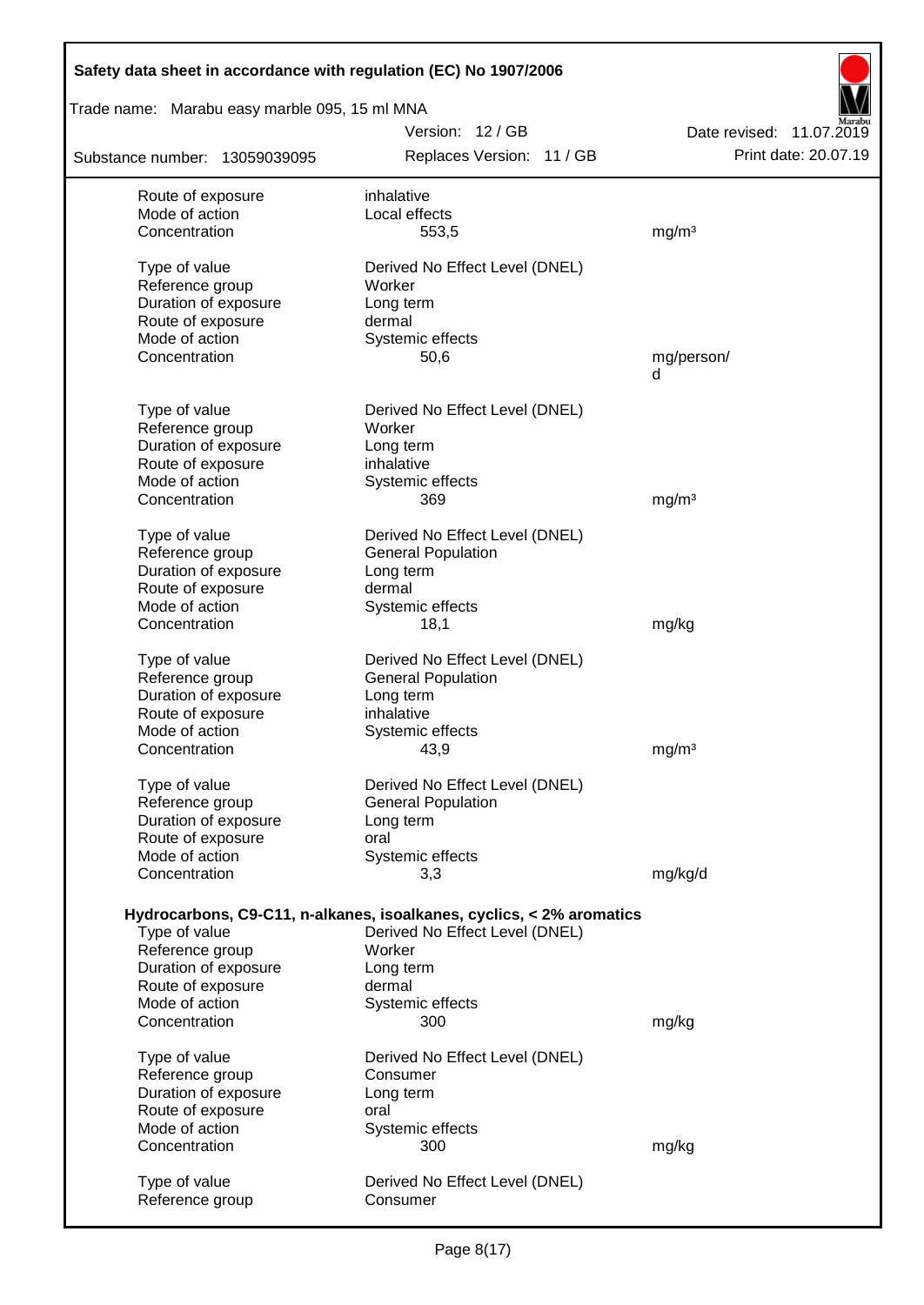| Safety data sheet in accordance with regulation (EC) No 1907/2006 |                                 |                          |  |  |  |  |
|-------------------------------------------------------------------|---------------------------------|--------------------------|--|--|--|--|
| Trade name: Marabu easy marble 095, 15 ml MNA                     |                                 |                          |  |  |  |  |
|                                                                   | Version: 12/GB                  | Date revised: 11.07.2019 |  |  |  |  |
| Substance number: 13059039095                                     | Replaces Version: 11 / GB       | Print date: 20.07.19     |  |  |  |  |
| Duration of exposure                                              | Long term                       |                          |  |  |  |  |
| Route of exposure                                                 | dermal                          |                          |  |  |  |  |
| Mode of action                                                    | Systemic effects                |                          |  |  |  |  |
| Concentration                                                     | 300                             | mg/kg                    |  |  |  |  |
| Type of value                                                     | Derived No Effect Level (DNEL)  |                          |  |  |  |  |
| Reference group                                                   | Consumer                        |                          |  |  |  |  |
| Duration of exposure                                              | Long term                       |                          |  |  |  |  |
| Route of exposure                                                 | inhalative                      |                          |  |  |  |  |
| Mode of action                                                    | Systemic effects                |                          |  |  |  |  |
| Concentration                                                     | 900                             | mg/m <sup>3</sup>        |  |  |  |  |
| Type of value                                                     | Derived No Effect Level (DNEL)  |                          |  |  |  |  |
| Reference group                                                   | Worker                          |                          |  |  |  |  |
| Duration of exposure                                              | Long term                       |                          |  |  |  |  |
| Route of exposure                                                 | inhalative                      |                          |  |  |  |  |
| Mode of action                                                    | Systemic effects                |                          |  |  |  |  |
| Concentration                                                     | 1500                            | mg/m <sup>3</sup>        |  |  |  |  |
| <b>Predicted No Effect Concentration (PNEC)</b>                   |                                 |                          |  |  |  |  |
| 2-Methoxy-1-methylethyl acetate                                   |                                 |                          |  |  |  |  |
| Reference substance                                               | 2-Methoxy-1-methylethyl acetate |                          |  |  |  |  |
| Type of value                                                     | <b>PNEC</b>                     |                          |  |  |  |  |
| <b>Type</b>                                                       | Freshwater                      |                          |  |  |  |  |
| Concentration                                                     | 0,635                           | mg/l                     |  |  |  |  |
| Type of value                                                     | <b>PNEC</b>                     |                          |  |  |  |  |
| <b>Type</b>                                                       | Freshwater sediment             |                          |  |  |  |  |
| Concentration                                                     | 3,29                            | mg/kg                    |  |  |  |  |
|                                                                   |                                 |                          |  |  |  |  |
| Type of value                                                     | <b>PNEC</b>                     |                          |  |  |  |  |
| Type                                                              | Soil                            |                          |  |  |  |  |
| Concentration                                                     | 0,29                            | mg/kg                    |  |  |  |  |
| Source                                                            | Literature value                |                          |  |  |  |  |
| Type of value                                                     | <b>PNEC</b>                     |                          |  |  |  |  |
| <b>Type</b>                                                       | Sewage treatment plant (STP)    |                          |  |  |  |  |
| Concentration                                                     | 100                             | mg/l                     |  |  |  |  |
| Source                                                            | Literature value                |                          |  |  |  |  |
| Type of value                                                     | <b>PNEC</b>                     |                          |  |  |  |  |
| Type                                                              | Marine sediment                 |                          |  |  |  |  |
| Concentration                                                     | 0,329                           | mg/kg                    |  |  |  |  |
| Source                                                            | Literature value                |                          |  |  |  |  |
| Type of value                                                     | <b>PNEC</b>                     |                          |  |  |  |  |
| <b>Type</b>                                                       | Saltwater                       |                          |  |  |  |  |
| Concentration                                                     | 0,0635                          | mg/l                     |  |  |  |  |
|                                                                   |                                 |                          |  |  |  |  |
| 2-Butoxyethyl acetate                                             |                                 |                          |  |  |  |  |
| Reference substance                                               | 2-Butoxyethyl acetate           |                          |  |  |  |  |
| Type of value                                                     | <b>PNEC</b><br>Water            |                          |  |  |  |  |
| <b>Type</b><br>Concentration                                      | 0,304                           | mg/l                     |  |  |  |  |
| Source                                                            | Literature value                |                          |  |  |  |  |
|                                                                   |                                 |                          |  |  |  |  |
|                                                                   | 2-Butoxyethyl acetate           |                          |  |  |  |  |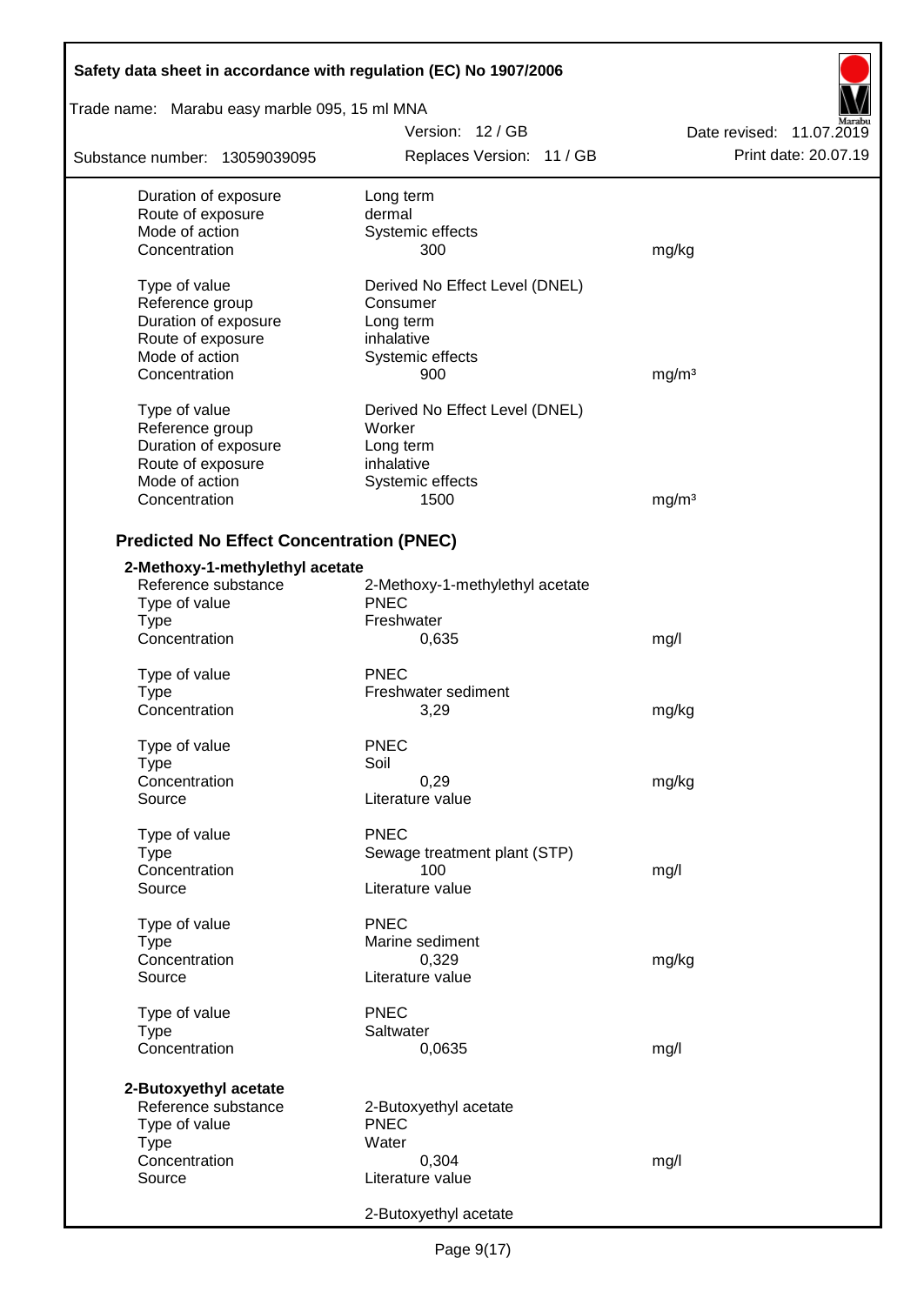| Trade name: Marabu easy marble 095, 15 ml MNA |                                      |                          |  |  |  |  |  |  |
|-----------------------------------------------|--------------------------------------|--------------------------|--|--|--|--|--|--|
|                                               | Version: 12 / GB                     | Date revised: 11.07.2019 |  |  |  |  |  |  |
| Substance number: 13059039095                 | Replaces Version: 11 / GB            | Print date: 20.07.19     |  |  |  |  |  |  |
| Type of value                                 | <b>PNEC</b>                          |                          |  |  |  |  |  |  |
| <b>Type</b>                                   | Aquatic                              |                          |  |  |  |  |  |  |
| Concentration                                 | 0,0304                               | g/l                      |  |  |  |  |  |  |
| Source                                        | Literature value                     |                          |  |  |  |  |  |  |
|                                               | 2-Butoxyethyl acetate                |                          |  |  |  |  |  |  |
| Type of value                                 | <b>PNEC</b>                          |                          |  |  |  |  |  |  |
| <b>Type</b>                                   | Sediment                             |                          |  |  |  |  |  |  |
| Concentration<br>Source                       | 2,03<br>Literature value             | mg/kg                    |  |  |  |  |  |  |
|                                               |                                      |                          |  |  |  |  |  |  |
|                                               | 2-Butoxyethyl acetate<br><b>PNEC</b> |                          |  |  |  |  |  |  |
| Type of value<br><b>Type</b>                  | Marine sediment                      |                          |  |  |  |  |  |  |
| Concentration                                 | 0,203                                | mg/kg                    |  |  |  |  |  |  |
| Source                                        | Literature value                     |                          |  |  |  |  |  |  |
|                                               | 2-Butoxyethyl acetate                |                          |  |  |  |  |  |  |
| Type of value                                 | <b>PNEC</b>                          |                          |  |  |  |  |  |  |
| <b>Type</b>                                   | Soil                                 |                          |  |  |  |  |  |  |
| Concentration                                 | 0,68                                 | mg/kg                    |  |  |  |  |  |  |
| Source                                        | Literature value                     |                          |  |  |  |  |  |  |
| 1-Methoxy-2-propanol                          |                                      |                          |  |  |  |  |  |  |
| Type of value                                 | PNEC                                 |                          |  |  |  |  |  |  |
| <b>Type</b>                                   | Freshwater                           |                          |  |  |  |  |  |  |
| Concentration                                 | 10                                   | mg/l                     |  |  |  |  |  |  |
| Type of value                                 | <b>PNEC</b>                          |                          |  |  |  |  |  |  |
| <b>Type</b>                                   | Water                                |                          |  |  |  |  |  |  |
| Concentration                                 | 41,6                                 | mg/kg                    |  |  |  |  |  |  |
| Type of value                                 | <b>PNEC</b>                          |                          |  |  |  |  |  |  |
| <b>Type</b>                                   | Sediment                             |                          |  |  |  |  |  |  |
| Concentration                                 | 41,6                                 | mg/kg                    |  |  |  |  |  |  |
| Type of value                                 | PNEC                                 |                          |  |  |  |  |  |  |
| <b>Type</b>                                   | Marine sediment                      |                          |  |  |  |  |  |  |
| Concentration                                 | 4,17                                 | mg/kg                    |  |  |  |  |  |  |
| Type of value                                 | <b>PNEC</b>                          |                          |  |  |  |  |  |  |
| <b>Type</b>                                   | Soil                                 |                          |  |  |  |  |  |  |
| Concentration                                 | 2,47                                 | mg/kg                    |  |  |  |  |  |  |
| Type of value                                 | <b>PNEC</b>                          |                          |  |  |  |  |  |  |
| <b>Type</b>                                   | Sewage treatment plant (STP)         |                          |  |  |  |  |  |  |
| Concentration                                 | 100                                  | mg/l                     |  |  |  |  |  |  |

# **8.2. Exposure controls**

### **Exposure controls**

Provide adequate ventilation. Where reasonably practicable this should be achieved by the use of local exhaust ventilation and good general extraction. If these are not sufficient to maintain concentrations of particulates and solvent vapour below the OEL, suitable respiratory protection must be worn.

#### **Respiratory protection**

If workers are exposed to concentrations above the exposure limit they must use appropriate, certified respirators. Full mask, filter A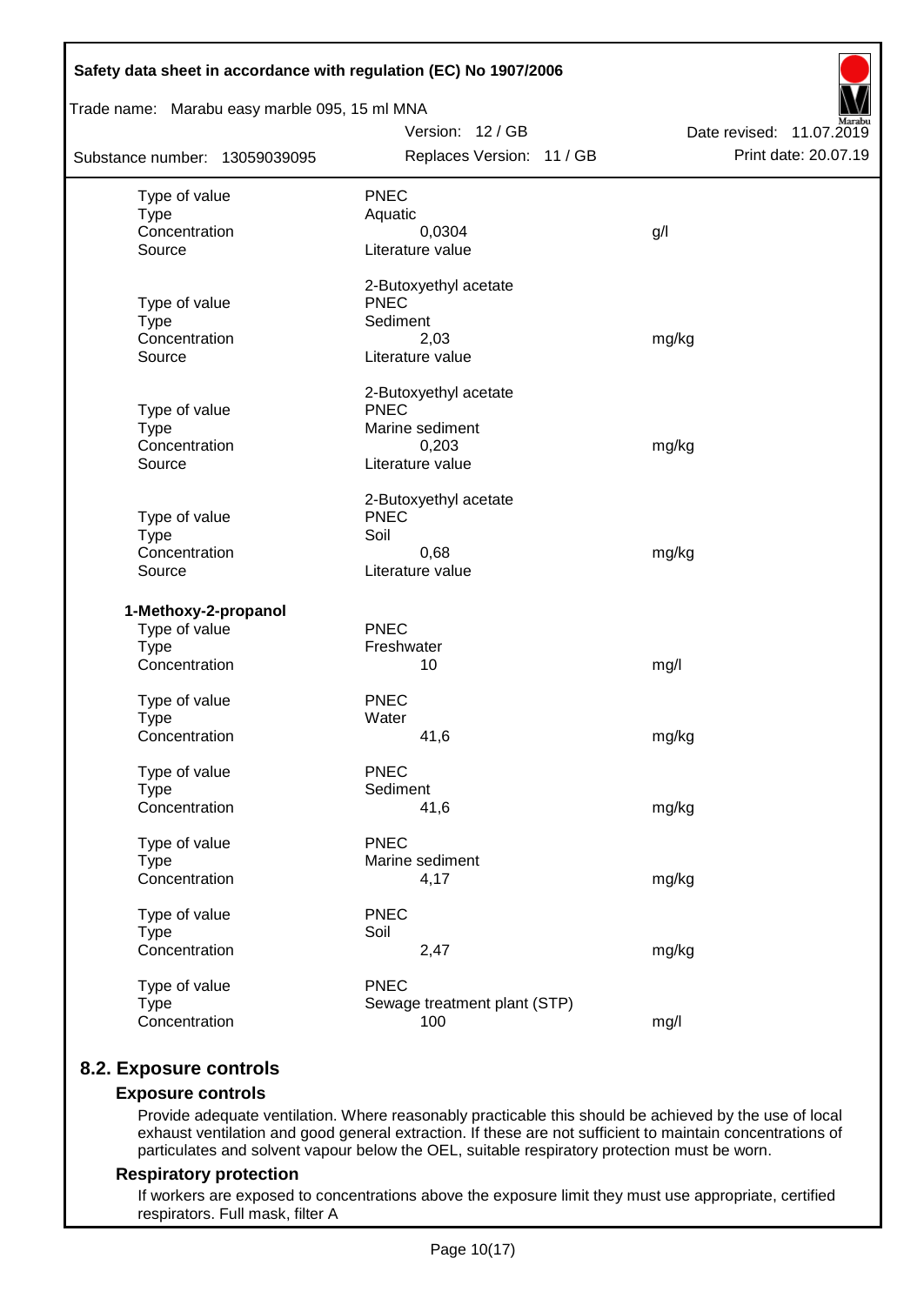| Safety data sheet in accordance with regulation (EC) No 1907/2006                                                                                                                                                                                                                                                                                                                                                                                                                                                                                                                                                                                                                                                                                                                                      |                                                   |                           |                                                                                                                                                                                                                                                                                                                    |  |  |  |
|--------------------------------------------------------------------------------------------------------------------------------------------------------------------------------------------------------------------------------------------------------------------------------------------------------------------------------------------------------------------------------------------------------------------------------------------------------------------------------------------------------------------------------------------------------------------------------------------------------------------------------------------------------------------------------------------------------------------------------------------------------------------------------------------------------|---------------------------------------------------|---------------------------|--------------------------------------------------------------------------------------------------------------------------------------------------------------------------------------------------------------------------------------------------------------------------------------------------------------------|--|--|--|
| Trade name: Marabu easy marble 095, 15 ml MNA                                                                                                                                                                                                                                                                                                                                                                                                                                                                                                                                                                                                                                                                                                                                                          |                                                   |                           |                                                                                                                                                                                                                                                                                                                    |  |  |  |
|                                                                                                                                                                                                                                                                                                                                                                                                                                                                                                                                                                                                                                                                                                                                                                                                        | Version: 12/GB                                    |                           | Date revised: 11.07.2019                                                                                                                                                                                                                                                                                           |  |  |  |
| Substance number: 13059039095                                                                                                                                                                                                                                                                                                                                                                                                                                                                                                                                                                                                                                                                                                                                                                          |                                                   | Replaces Version: 11 / GB | Print date: 20.07.19                                                                                                                                                                                                                                                                                               |  |  |  |
| <b>Hand protection</b><br>There is no one glove material or combination of materials that will give unlimited resistance to any<br>individual or combination of chemicals.<br>For prolonged or repeated handling nitrile rubber gloves with textile undergloves are required.<br>Material thickness<br>$\,>$<br>Breakthrough time<br>$\epsilon$<br>The breakthrough time must be greater than the end use time of the product.<br>replacement must be followed.<br>Gloves should be replaced regularly and if there is any sign of damage to the glove material.<br>Always ensure that gloves are free from defects and that they are stored and used correctly.<br>maintenance.<br>once exposure has occurred.<br>Eye protection<br>Use safety eyewear designed to protect against splash of liquids. | 0,5<br>30                                         | mm<br>min                 | The instructions and information provided by the glove manufacturer on use, storage, maintenance and<br>The performance or effectiveness of the glove may be reduced by physical/ chemical damage and poor<br>Barrier creams may help to protect the exposed areas of the skin, they should however not be applied |  |  |  |
| <b>Body protection</b>                                                                                                                                                                                                                                                                                                                                                                                                                                                                                                                                                                                                                                                                                                                                                                                 |                                                   |                           |                                                                                                                                                                                                                                                                                                                    |  |  |  |
| Cotton or cotton/synthetic overalls or coveralls are normally suitable.                                                                                                                                                                                                                                                                                                                                                                                                                                                                                                                                                                                                                                                                                                                                |                                                   |                           |                                                                                                                                                                                                                                                                                                                    |  |  |  |
|                                                                                                                                                                                                                                                                                                                                                                                                                                                                                                                                                                                                                                                                                                                                                                                                        |                                                   |                           |                                                                                                                                                                                                                                                                                                                    |  |  |  |
| <b>SECTION 9: Physical and chemical properties</b>                                                                                                                                                                                                                                                                                                                                                                                                                                                                                                                                                                                                                                                                                                                                                     |                                                   |                           |                                                                                                                                                                                                                                                                                                                    |  |  |  |
| 9.1. Information on basic physical and chemical properties                                                                                                                                                                                                                                                                                                                                                                                                                                                                                                                                                                                                                                                                                                                                             |                                                   |                           |                                                                                                                                                                                                                                                                                                                    |  |  |  |
| <b>Form</b>                                                                                                                                                                                                                                                                                                                                                                                                                                                                                                                                                                                                                                                                                                                                                                                            | liquid                                            |                           |                                                                                                                                                                                                                                                                                                                    |  |  |  |
| <b>Colour</b>                                                                                                                                                                                                                                                                                                                                                                                                                                                                                                                                                                                                                                                                                                                                                                                          | coloured                                          |                           |                                                                                                                                                                                                                                                                                                                    |  |  |  |
| <b>Odour</b>                                                                                                                                                                                                                                                                                                                                                                                                                                                                                                                                                                                                                                                                                                                                                                                           | solvent-like                                      |                           |                                                                                                                                                                                                                                                                                                                    |  |  |  |
| <b>Odour threshold</b>                                                                                                                                                                                                                                                                                                                                                                                                                                                                                                                                                                                                                                                                                                                                                                                 |                                                   |                           |                                                                                                                                                                                                                                                                                                                    |  |  |  |
| Remarks                                                                                                                                                                                                                                                                                                                                                                                                                                                                                                                                                                                                                                                                                                                                                                                                | No data available                                 |                           |                                                                                                                                                                                                                                                                                                                    |  |  |  |
| pH value                                                                                                                                                                                                                                                                                                                                                                                                                                                                                                                                                                                                                                                                                                                                                                                               |                                                   |                           |                                                                                                                                                                                                                                                                                                                    |  |  |  |
| Remarks                                                                                                                                                                                                                                                                                                                                                                                                                                                                                                                                                                                                                                                                                                                                                                                                | Not applicable                                    |                           |                                                                                                                                                                                                                                                                                                                    |  |  |  |
| <b>Melting point</b>                                                                                                                                                                                                                                                                                                                                                                                                                                                                                                                                                                                                                                                                                                                                                                                   |                                                   |                           |                                                                                                                                                                                                                                                                                                                    |  |  |  |
| Remarks                                                                                                                                                                                                                                                                                                                                                                                                                                                                                                                                                                                                                                                                                                                                                                                                | not determined                                    |                           |                                                                                                                                                                                                                                                                                                                    |  |  |  |
| <b>Freezing point</b>                                                                                                                                                                                                                                                                                                                                                                                                                                                                                                                                                                                                                                                                                                                                                                                  |                                                   |                           |                                                                                                                                                                                                                                                                                                                    |  |  |  |
| Remarks                                                                                                                                                                                                                                                                                                                                                                                                                                                                                                                                                                                                                                                                                                                                                                                                | not determined                                    |                           |                                                                                                                                                                                                                                                                                                                    |  |  |  |
| Initial boiling point and boiling range                                                                                                                                                                                                                                                                                                                                                                                                                                                                                                                                                                                                                                                                                                                                                                |                                                   |                           |                                                                                                                                                                                                                                                                                                                    |  |  |  |
| Value                                                                                                                                                                                                                                                                                                                                                                                                                                                                                                                                                                                                                                                                                                                                                                                                  | 120<br>appr.                                      |                           | $^{\circ}C$                                                                                                                                                                                                                                                                                                        |  |  |  |
| Pressure                                                                                                                                                                                                                                                                                                                                                                                                                                                                                                                                                                                                                                                                                                                                                                                               | 1.013                                             | hPa                       |                                                                                                                                                                                                                                                                                                                    |  |  |  |
| Source                                                                                                                                                                                                                                                                                                                                                                                                                                                                                                                                                                                                                                                                                                                                                                                                 | Literature value                                  |                           |                                                                                                                                                                                                                                                                                                                    |  |  |  |
| <b>Flash point</b>                                                                                                                                                                                                                                                                                                                                                                                                                                                                                                                                                                                                                                                                                                                                                                                     |                                                   |                           |                                                                                                                                                                                                                                                                                                                    |  |  |  |
| Value                                                                                                                                                                                                                                                                                                                                                                                                                                                                                                                                                                                                                                                                                                                                                                                                  | 30                                                |                           | $^{\circ}C$                                                                                                                                                                                                                                                                                                        |  |  |  |
| Method                                                                                                                                                                                                                                                                                                                                                                                                                                                                                                                                                                                                                                                                                                                                                                                                 | ASTM D 6450 (CCCFP)                               |                           |                                                                                                                                                                                                                                                                                                                    |  |  |  |
| Evaporation rate (ether $= 1$ ) :                                                                                                                                                                                                                                                                                                                                                                                                                                                                                                                                                                                                                                                                                                                                                                      |                                                   |                           |                                                                                                                                                                                                                                                                                                                    |  |  |  |
| Remarks                                                                                                                                                                                                                                                                                                                                                                                                                                                                                                                                                                                                                                                                                                                                                                                                | not determined                                    |                           |                                                                                                                                                                                                                                                                                                                    |  |  |  |
| Flammability (solid, gas)<br>Not applicable                                                                                                                                                                                                                                                                                                                                                                                                                                                                                                                                                                                                                                                                                                                                                            |                                                   |                           |                                                                                                                                                                                                                                                                                                                    |  |  |  |
| Upper/lower flammability or explosive limits                                                                                                                                                                                                                                                                                                                                                                                                                                                                                                                                                                                                                                                                                                                                                           |                                                   |                           |                                                                                                                                                                                                                                                                                                                    |  |  |  |
| Lower explosion limit<br>Upper explosion limit<br>Source                                                                                                                                                                                                                                                                                                                                                                                                                                                                                                                                                                                                                                                                                                                                               | 0,7<br>appr.<br>appr.<br>13,7<br>Literature value |                           | %(V)<br>%(V)                                                                                                                                                                                                                                                                                                       |  |  |  |
| Vapour pressure                                                                                                                                                                                                                                                                                                                                                                                                                                                                                                                                                                                                                                                                                                                                                                                        |                                                   |                           |                                                                                                                                                                                                                                                                                                                    |  |  |  |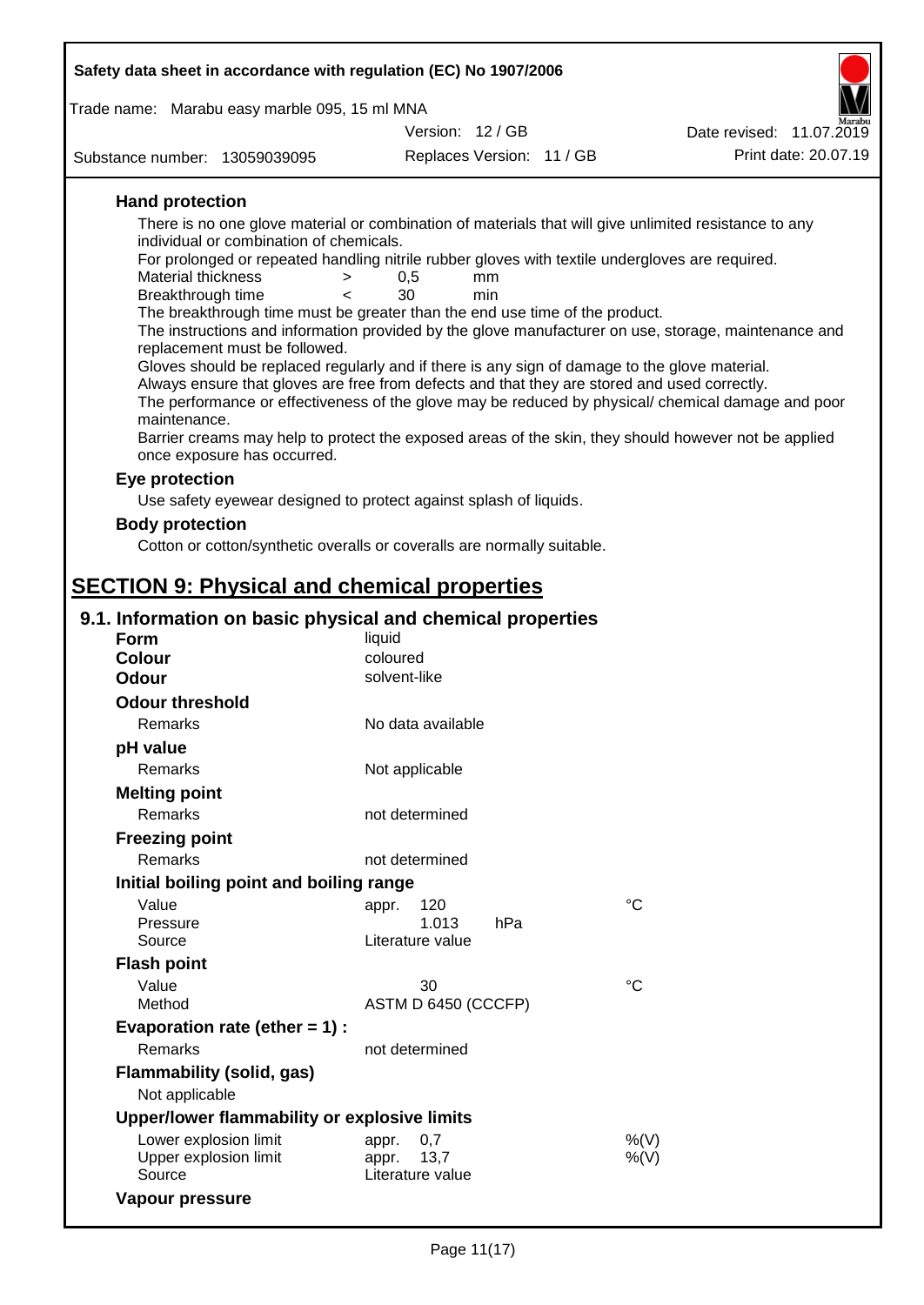| Safety data sheet in accordance with regulation (EC) No 1907/2006 |                                  |                       |    |                   |                             |
|-------------------------------------------------------------------|----------------------------------|-----------------------|----|-------------------|-----------------------------|
| Trade name: Marabu easy marble 095, 15 ml MNA                     |                                  |                       |    |                   |                             |
|                                                                   | Version: 12 / GB                 |                       |    |                   | Date revised:<br>11.07.2019 |
| Substance number: 13059039095                                     | Replaces Version: 11 / GB        |                       |    |                   | Print date: 20.07.19        |
| Value                                                             | 8                                |                       |    | hPa               |                             |
| Temperature<br>Method                                             | 20<br>calculated                 | $\rm ^{\circ}C$       |    |                   |                             |
| <b>Vapour density</b>                                             |                                  |                       |    |                   |                             |
| Remarks                                                           | not determined                   |                       |    |                   |                             |
| <b>Density</b>                                                    |                                  |                       |    |                   |                             |
| Value                                                             | 0,960                            |                       |    | g/cm <sup>3</sup> |                             |
| Temperature                                                       | 20                               | $^{\circ}C$           |    |                   |                             |
| Method                                                            | <b>DIN EN ISO 2811</b>           |                       |    |                   |                             |
| Solubility in water                                               |                                  |                       |    |                   |                             |
| Remarks                                                           | partially miscible               |                       |    |                   |                             |
| <b>Partition coefficient: n-octanol/water</b>                     |                                  |                       |    |                   |                             |
| Remarks                                                           | Not applicable                   |                       |    |                   |                             |
| <b>Ignition temperature</b>                                       |                                  |                       |    |                   |                             |
| Value<br>Source                                                   | 200<br>appr.<br>Literature value |                       |    | $\rm ^{\circ}C$   |                             |
| <b>Viscosity</b>                                                  |                                  |                       |    |                   |                             |
| dynamic                                                           |                                  |                       |    |                   |                             |
| Value                                                             | 30                               | to                    | 50 | mPa.s             |                             |
| Temperature                                                       | 40                               | $\rm ^{\circ}C$       |    |                   |                             |
| <b>Efflux time</b>                                                |                                  |                       |    |                   |                             |
| Value<br>Temperature                                              | 25<br>20                         | to<br>$\rm ^{\circ}C$ | 70 | S                 |                             |
| Method                                                            | DIN 53211 4 mm                   |                       |    |                   |                             |
| <b>Explosive properties</b>                                       |                                  |                       |    |                   |                             |
| evaluation                                                        | no                               |                       |    |                   |                             |
| <b>Oxidising properties</b>                                       |                                  |                       |    |                   |                             |
| evaluation                                                        | None known                       |                       |    |                   |                             |
| 9.2. Other information                                            |                                  |                       |    |                   |                             |

## **Other information**

The physical specifications are approximate values and refer to the used safety relevant component(s).

# **SECTION 10: Stability and reactivity**

### **10.1. Reactivity**

No hazardous reactions when stored and handled according to prescribed instructions.

### **10.2. Chemical stability**

Stable under recommended storage and handling conditions (see section 7).

### **10.3. Possibility of hazardous reactions**

Keep away from oxidising agents, strongly alkaline and strongly acid materials in order to avoid exothermic reactions.

# **10.4. Conditions to avoid**

When exposed to high temperatures may produce hazardous decomposition products.

### **10.5. Incompatible materials**

No hazardous reactions when stored and handled according to prescribed instructions.

### **10.6. Hazardous decomposition products**

See chapter 5.2 (Firefighting measures - Special hazards arising from the substance or mixture).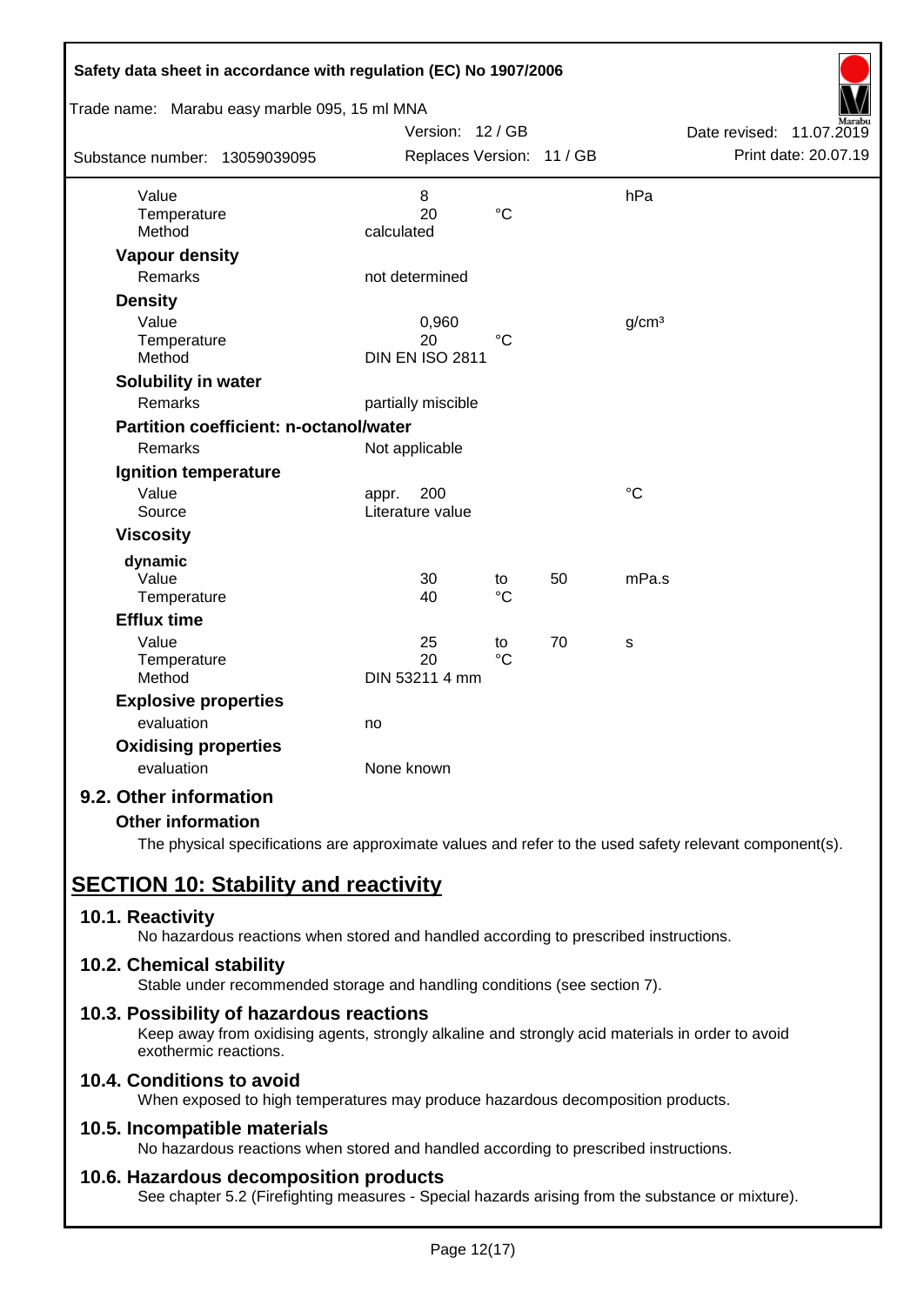| Safety data sheet in accordance with regulation (EC) No 1907/2006                                                                                                                                                                                                                                                                                                                                                                                                                                                                                                                                                                                                                                                                                |                                                                   |                                                                   |       |                          |  |  |
|--------------------------------------------------------------------------------------------------------------------------------------------------------------------------------------------------------------------------------------------------------------------------------------------------------------------------------------------------------------------------------------------------------------------------------------------------------------------------------------------------------------------------------------------------------------------------------------------------------------------------------------------------------------------------------------------------------------------------------------------------|-------------------------------------------------------------------|-------------------------------------------------------------------|-------|--------------------------|--|--|
| Trade name: Marabu easy marble 095, 15 ml MNA                                                                                                                                                                                                                                                                                                                                                                                                                                                                                                                                                                                                                                                                                                    |                                                                   |                                                                   |       |                          |  |  |
|                                                                                                                                                                                                                                                                                                                                                                                                                                                                                                                                                                                                                                                                                                                                                  |                                                                   | Version: 12 / GB                                                  |       | Date revised: 11.07.2019 |  |  |
| Substance number: 13059039095                                                                                                                                                                                                                                                                                                                                                                                                                                                                                                                                                                                                                                                                                                                    |                                                                   | Replaces Version: 11 / GB                                         |       | Print date: 20.07.19     |  |  |
| <b>SECTION 11: Toxicological information</b>                                                                                                                                                                                                                                                                                                                                                                                                                                                                                                                                                                                                                                                                                                     |                                                                   |                                                                   |       |                          |  |  |
| 11.1. Information on toxicological effects                                                                                                                                                                                                                                                                                                                                                                                                                                                                                                                                                                                                                                                                                                       |                                                                   |                                                                   |       |                          |  |  |
| <b>Acute oral toxicity (Components)</b>                                                                                                                                                                                                                                                                                                                                                                                                                                                                                                                                                                                                                                                                                                          |                                                                   |                                                                   |       |                          |  |  |
| 1-Methoxy-2-propanol<br><b>Species</b><br>LD50                                                                                                                                                                                                                                                                                                                                                                                                                                                                                                                                                                                                                                                                                                   | rat                                                               | 5200                                                              | mg/kg |                          |  |  |
| <b>Acute dermal toxicity (Components)</b>                                                                                                                                                                                                                                                                                                                                                                                                                                                                                                                                                                                                                                                                                                        |                                                                   |                                                                   |       |                          |  |  |
| 1-Methoxy-2-propanol                                                                                                                                                                                                                                                                                                                                                                                                                                                                                                                                                                                                                                                                                                                             |                                                                   |                                                                   |       |                          |  |  |
| Species<br>LD50                                                                                                                                                                                                                                                                                                                                                                                                                                                                                                                                                                                                                                                                                                                                  | rabbit                                                            | 14000                                                             | mg/kg |                          |  |  |
| <b>Acute inhalational toxicity</b>                                                                                                                                                                                                                                                                                                                                                                                                                                                                                                                                                                                                                                                                                                               |                                                                   |                                                                   |       |                          |  |  |
| Remarks                                                                                                                                                                                                                                                                                                                                                                                                                                                                                                                                                                                                                                                                                                                                          |                                                                   | Based on available data, the classification criteria are not met. |       |                          |  |  |
| <b>Skin corrosion/irritation</b>                                                                                                                                                                                                                                                                                                                                                                                                                                                                                                                                                                                                                                                                                                                 |                                                                   |                                                                   |       |                          |  |  |
| Remarks                                                                                                                                                                                                                                                                                                                                                                                                                                                                                                                                                                                                                                                                                                                                          |                                                                   | Based on available data, the classification criteria are not met. |       |                          |  |  |
| Serious eye damage/irritation                                                                                                                                                                                                                                                                                                                                                                                                                                                                                                                                                                                                                                                                                                                    |                                                                   |                                                                   |       |                          |  |  |
| Remarks                                                                                                                                                                                                                                                                                                                                                                                                                                                                                                                                                                                                                                                                                                                                          |                                                                   | Based on available data, the classification criteria are not met. |       |                          |  |  |
| <b>Sensitization</b>                                                                                                                                                                                                                                                                                                                                                                                                                                                                                                                                                                                                                                                                                                                             |                                                                   |                                                                   |       |                          |  |  |
| Remarks                                                                                                                                                                                                                                                                                                                                                                                                                                                                                                                                                                                                                                                                                                                                          | Based on available data, the classification criteria are not met. |                                                                   |       |                          |  |  |
| <b>Mutagenicity</b>                                                                                                                                                                                                                                                                                                                                                                                                                                                                                                                                                                                                                                                                                                                              |                                                                   |                                                                   |       |                          |  |  |
| Remarks                                                                                                                                                                                                                                                                                                                                                                                                                                                                                                                                                                                                                                                                                                                                          |                                                                   | Based on available data, the classification criteria are not met. |       |                          |  |  |
|                                                                                                                                                                                                                                                                                                                                                                                                                                                                                                                                                                                                                                                                                                                                                  | <b>Reproductive toxicity</b>                                      |                                                                   |       |                          |  |  |
| Remarks                                                                                                                                                                                                                                                                                                                                                                                                                                                                                                                                                                                                                                                                                                                                          |                                                                   | Based on available data, the classification criteria are not met. |       |                          |  |  |
|                                                                                                                                                                                                                                                                                                                                                                                                                                                                                                                                                                                                                                                                                                                                                  | Carcinogenicity                                                   |                                                                   |       |                          |  |  |
| Remarks                                                                                                                                                                                                                                                                                                                                                                                                                                                                                                                                                                                                                                                                                                                                          |                                                                   | Based on available data, the classification criteria are not met. |       |                          |  |  |
| <b>Specific Target Organ Toxicity (STOT)</b>                                                                                                                                                                                                                                                                                                                                                                                                                                                                                                                                                                                                                                                                                                     |                                                                   |                                                                   |       |                          |  |  |
| <b>Single exposure</b>                                                                                                                                                                                                                                                                                                                                                                                                                                                                                                                                                                                                                                                                                                                           |                                                                   |                                                                   |       |                          |  |  |
| Remarks                                                                                                                                                                                                                                                                                                                                                                                                                                                                                                                                                                                                                                                                                                                                          |                                                                   | The classification criteria are met.                              |       |                          |  |  |
| evaluation                                                                                                                                                                                                                                                                                                                                                                                                                                                                                                                                                                                                                                                                                                                                       |                                                                   | May cause drowsiness or dizziness.                                |       |                          |  |  |
| <b>Repeated exposure</b><br>Remarks                                                                                                                                                                                                                                                                                                                                                                                                                                                                                                                                                                                                                                                                                                              |                                                                   | Based on available data, the classification criteria are not met. |       |                          |  |  |
| <b>Aspiration hazard</b>                                                                                                                                                                                                                                                                                                                                                                                                                                                                                                                                                                                                                                                                                                                         |                                                                   |                                                                   |       |                          |  |  |
| Based on available data, the classification criteria are not met.                                                                                                                                                                                                                                                                                                                                                                                                                                                                                                                                                                                                                                                                                |                                                                   |                                                                   |       |                          |  |  |
| <b>Experience in practice</b>                                                                                                                                                                                                                                                                                                                                                                                                                                                                                                                                                                                                                                                                                                                    |                                                                   |                                                                   |       |                          |  |  |
| Exposure to component solvents vapours concentration in excess of the stated occupational exposure<br>limit may result in adverse health effects such as mucous membrane and respiratory system irritation<br>and adverse effects on kidney, liver and central nervous system. Symptoms and signs include headache,<br>dizziness, fatigue, muscular weakness, drowsiness and in extreme cases, loss of consciousness.<br>Solvents may cause some of the above effects by absorption through the skin. Repeated or prolonged<br>contact with the mixture may cause removal of natural fat from the skin resulting in non-allergic contact<br>dermatitis and absorption through the skin. The liquid splashed in the eyes may cause irritation and |                                                                   |                                                                   |       |                          |  |  |

reversible damage. Ingestion may cause nausea, diarrhoea and vomiting. This takes into account, where known, delayed and immediate effects and also chronic effects of components from short-term and long-term exposure by oral, inhalation and dermal routes of exposure and eye contact.

### **Other information**

There are no data available on the mixture itself.

The mixture has been assessed following the additivity method of the GHS/CLP Regulation (EC) No 1272/2008.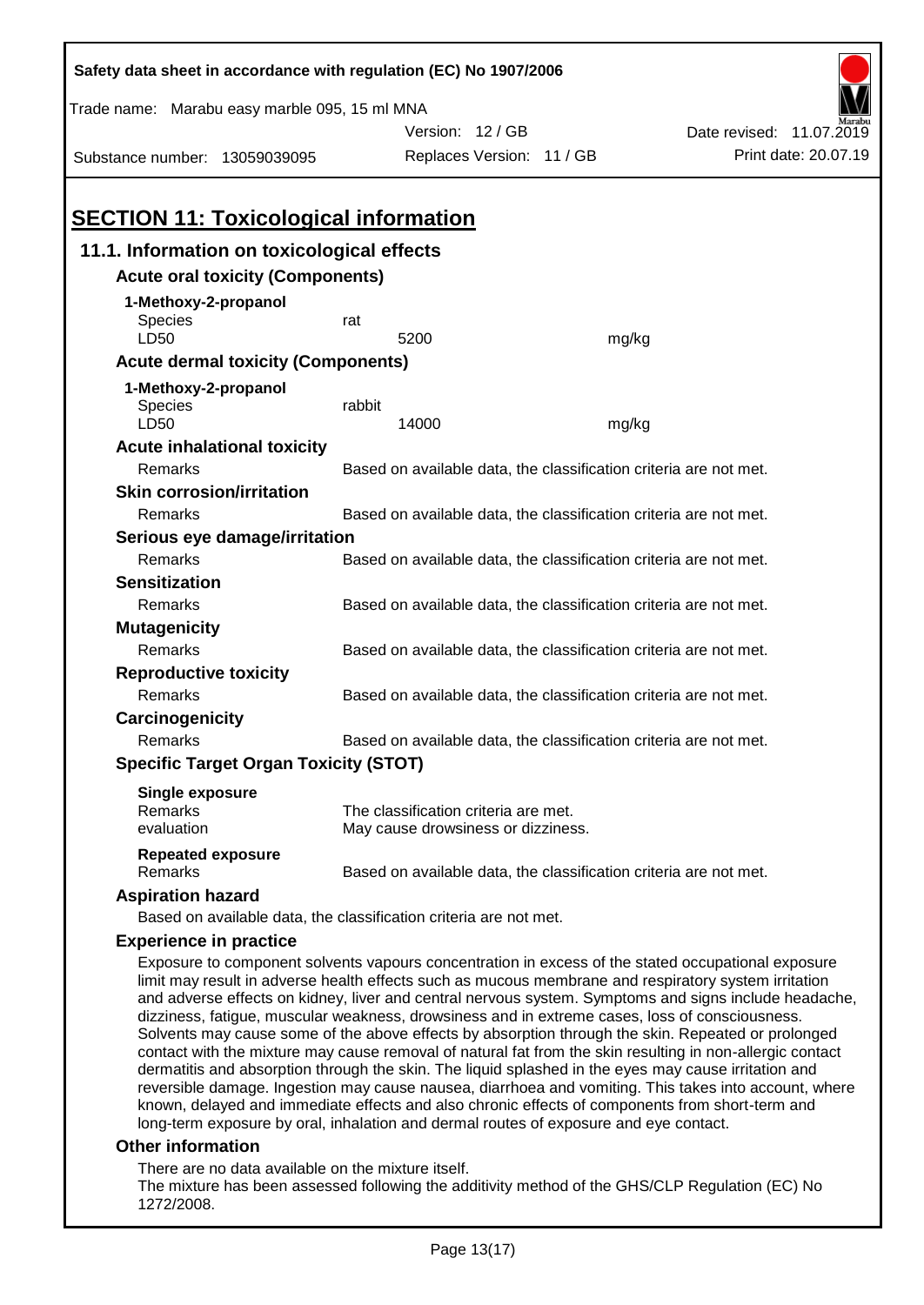| Safety data sheet in accordance with regulation (EC) No 1907/2006                                                                                                                              |                                                                                     |                           |      |                                                                                                  |
|------------------------------------------------------------------------------------------------------------------------------------------------------------------------------------------------|-------------------------------------------------------------------------------------|---------------------------|------|--------------------------------------------------------------------------------------------------|
| Trade name: Marabu easy marble 095, 15 ml MNA                                                                                                                                                  |                                                                                     |                           |      |                                                                                                  |
|                                                                                                                                                                                                |                                                                                     | Version: 12 / GB          |      | Date revised: 11.07.2019                                                                         |
| Substance number: 13059039095                                                                                                                                                                  |                                                                                     | Replaces Version: 11 / GB |      | Print date: 20.07.19                                                                             |
| <b>SECTION 12: Ecological information</b>                                                                                                                                                      |                                                                                     |                           |      |                                                                                                  |
| 12.1. Toxicity                                                                                                                                                                                 |                                                                                     |                           |      |                                                                                                  |
| <b>General information</b><br>There are no data available on the mixture itself. Do not allow to enter drains or water courses. The<br>and is not classified as dangerous for the environment. |                                                                                     |                           |      | mixture has been assessed following the summation method of the CLP Regulation (EC) No 1272/2008 |
| <b>Fish toxicity (Components)</b>                                                                                                                                                              |                                                                                     |                           |      |                                                                                                  |
| 1-Methoxy-2-propanol<br><b>Species</b><br>LC <sub>0</sub>                                                                                                                                      | golden orfe (Leuciscus idus)<br>4600<br>$\geq$                                      |                           | mg/l |                                                                                                  |
| Duration of exposure                                                                                                                                                                           | 96                                                                                  | h                         |      |                                                                                                  |
| <b>Daphnia toxicity (Components)</b>                                                                                                                                                           |                                                                                     |                           |      |                                                                                                  |
| 1-Methoxy-2-propanol<br><b>Species</b><br><b>EC50</b><br>Duration of exposure                                                                                                                  | Daphnia magna<br>23300<br>48                                                        | h                         | mg/l |                                                                                                  |
| <b>Algae toxicity (Components)</b>                                                                                                                                                             |                                                                                     |                           |      |                                                                                                  |
| 1-Methoxy-2-propanol<br><b>Species</b><br><b>EC50</b><br>Duration of exposure                                                                                                                  | Desmodesmus<br>1000<br>$\geq$<br>168                                                | h                         | mg/l |                                                                                                  |
| <b>Bacteria toxicity (Components)</b>                                                                                                                                                          |                                                                                     |                           |      |                                                                                                  |
| 1-Methoxy-2-propanol<br>Species<br><b>EC50</b>                                                                                                                                                 | activated sludge<br>1000<br>>                                                       |                           | mg/l |                                                                                                  |
| 12.2. Persistence and degradability                                                                                                                                                            |                                                                                     |                           |      |                                                                                                  |
| <b>General information</b>                                                                                                                                                                     |                                                                                     |                           |      |                                                                                                  |
| No data available                                                                                                                                                                              |                                                                                     |                           |      |                                                                                                  |
| <b>Biodegradability (Components)</b>                                                                                                                                                           |                                                                                     |                           |      |                                                                                                  |
| 1-Methoxy-2-propanol<br>Value<br>Duration of test<br>evaluation<br>Method                                                                                                                      | 90<br>28<br>Readily biodegradable (according to OECD criteria)<br><b>OECD 301 F</b> | d                         | %    |                                                                                                  |
| 12.3. Bioaccumulative potential<br><b>General information</b>                                                                                                                                  |                                                                                     |                           |      |                                                                                                  |
| There are no data available on the mixture itself.                                                                                                                                             |                                                                                     |                           |      |                                                                                                  |
| <b>Partition coefficient: n-octanol/water</b>                                                                                                                                                  |                                                                                     |                           |      |                                                                                                  |
| Remarks                                                                                                                                                                                        | Not applicable                                                                      |                           |      |                                                                                                  |
| 12.4. Mobility in soil                                                                                                                                                                         |                                                                                     |                           |      |                                                                                                  |
| <b>General information</b><br>There are no data available on the mixture itself.                                                                                                               |                                                                                     |                           |      |                                                                                                  |
| 12.5. Results of PBT and vPvB assessment                                                                                                                                                       |                                                                                     |                           |      |                                                                                                  |
| <b>General information</b><br>There are no data available on the mixture itself.                                                                                                               |                                                                                     |                           |      |                                                                                                  |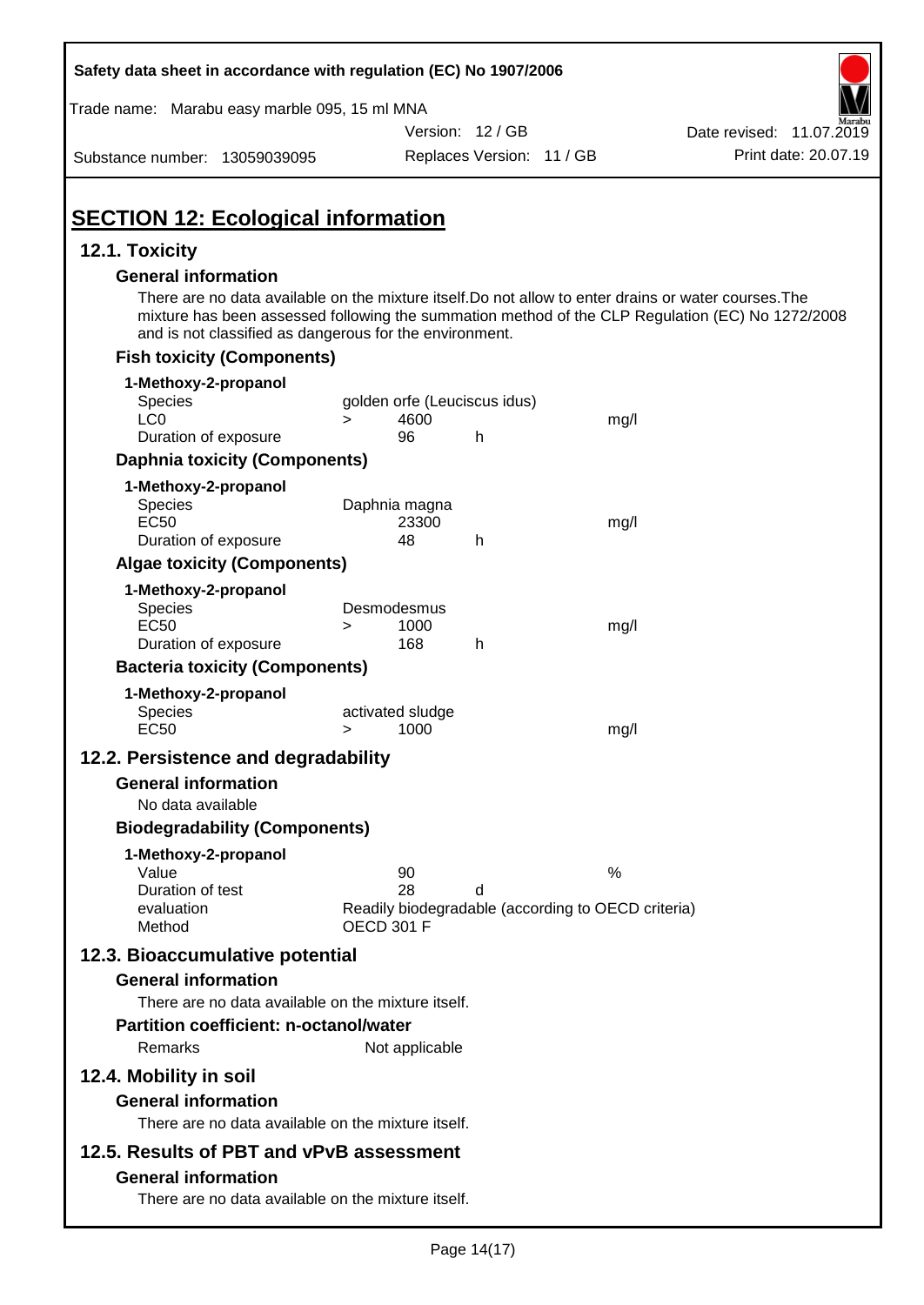### **Safety data sheet in accordance with regulation (EC) No 1907/2006**

Trade name: Marabu easy marble 095, 15 ml MNA

Version: 12 / GB

Substance number: 13059039095

Replaces Version: 11 / GB Print date: 20.07.19 Date revised: 11.07.2019

### **12.6. Other adverse effects**

#### **General information**

There are no data available on the mixture itself.

# **SECTION 13: Disposal considerations**

### **13.1. Waste treatment methods**

#### **Disposal recommendations for the product**

Do not allow to enter drains or water courses.

Wastes and emptied containers should be classified in accordance with relevant national regulation. The European Waste Catalogue classification of this product, when disposed of as waste is

EWC waste code 08 01 11<sup>\*</sup> waste paint and varnish containing organic solvents or other dangerous substances

If this product is mixed with other wastes, the original waste product code may no longer apply and the appropriate code should be assigned.

For further information contact your local waste authority.

### **Disposal recommendations for packaging**

Using information provided in this safety data sheet, advice should be obtained from the relevant waste authority on the classification of empty containers.

Empty containers must be scrapped or reconditioned.

Not emptied containers are hazardous waste (waste code number 150110).

# **SECTION 14: Transport information**

### **Land transport ADR/RID**

- **14.1. UN number**
	- UN 1263
- **14.2. UN proper shipping name**

| PAINT |  |  |
|-------|--|--|
|       |  |  |

| 14.3. Transport hazard class(es)    |      |
|-------------------------------------|------|
| Class                               | 3    |
| Label                               | 3    |
| 14.4. Packing group                 |      |
| Packing group                       | Ш    |
| Special provision                   | 640E |
| <b>Limited Quantity</b>             | 51   |
| <b>Transport category</b>           | 3    |
| 14.5. Environmental hazards         |      |
|                                     |      |
| Tunnel restriction code             | D/E  |
| <b>Marine transport IMDG/GGVSee</b> |      |
| 14.1. UN number                     |      |
| UN 1263                             |      |
| 14.2. UN proper shipping name       |      |
| PAINT                               |      |
| 14.3. Transport hazard class(es)    |      |
| Class                               | 3    |
|                                     |      |

- **14.4. Packing group** Packing group III **14.5. Environmental hazards** no
- **Air transport ICAO/IATA 14.1. UN number** UN 1263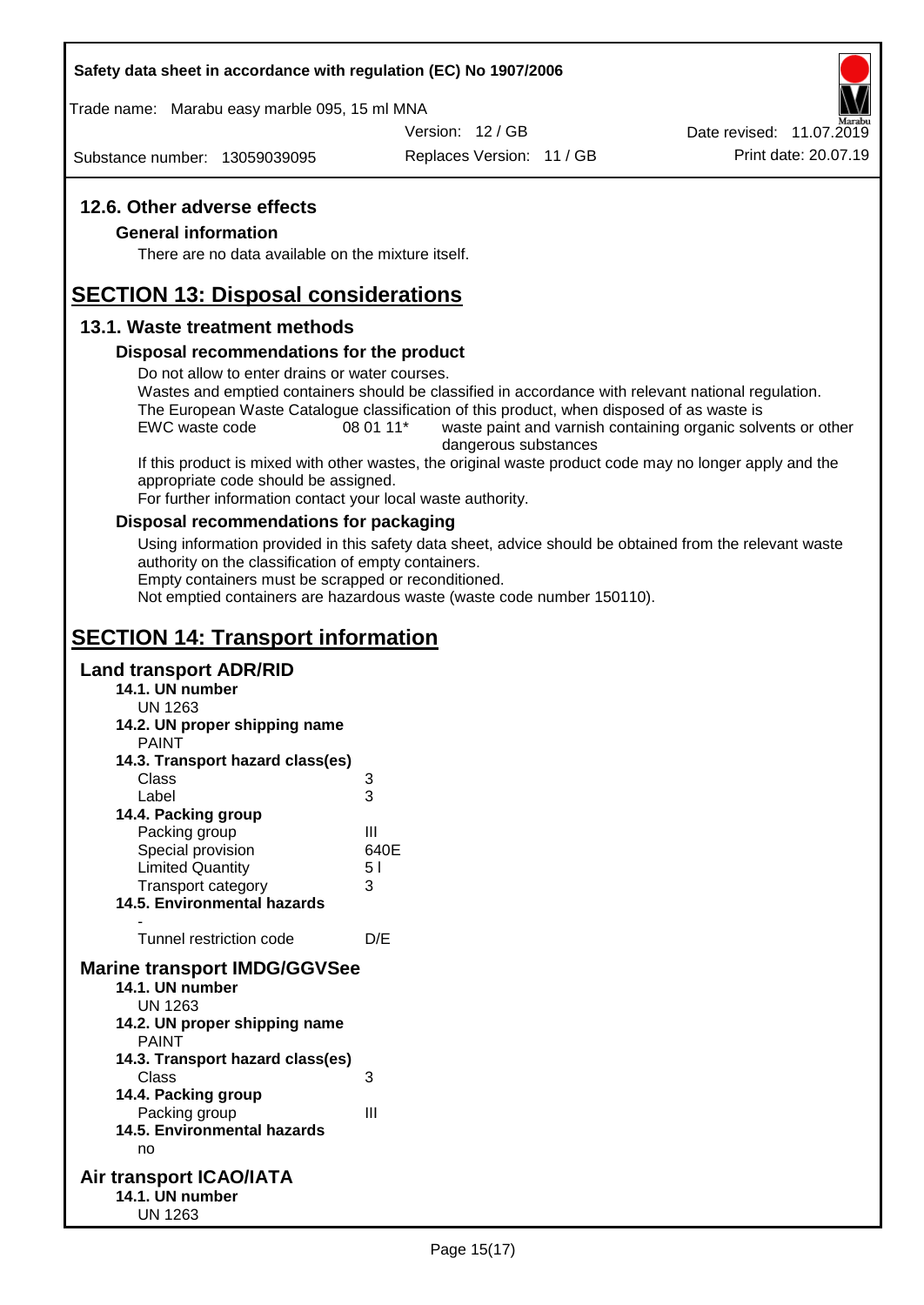| Safety data sheet in accordance with regulation (EC) No 1907/2006                                                                                                                                                                                                                                    |                                                          |                           |                                                       |                          |  |
|------------------------------------------------------------------------------------------------------------------------------------------------------------------------------------------------------------------------------------------------------------------------------------------------------|----------------------------------------------------------|---------------------------|-------------------------------------------------------|--------------------------|--|
| Trade name: Marabu easy marble 095, 15 ml MNA                                                                                                                                                                                                                                                        |                                                          |                           |                                                       |                          |  |
|                                                                                                                                                                                                                                                                                                      |                                                          | Version: 12 / GB          |                                                       | Date revised: 11.07.2019 |  |
| Substance number: 13059039095                                                                                                                                                                                                                                                                        |                                                          | Replaces Version: 11 / GB |                                                       | Print date: 20.07.19     |  |
| 14.2. UN proper shipping name<br><b>PAINT</b>                                                                                                                                                                                                                                                        |                                                          |                           |                                                       |                          |  |
| 14.3. Transport hazard class(es)                                                                                                                                                                                                                                                                     |                                                          |                           |                                                       |                          |  |
| Class<br>14.4. Packing group                                                                                                                                                                                                                                                                         | 3                                                        |                           |                                                       |                          |  |
| Packing group                                                                                                                                                                                                                                                                                        | III                                                      |                           |                                                       |                          |  |
| 14.5. Environmental hazards                                                                                                                                                                                                                                                                          |                                                          |                           |                                                       |                          |  |
| Information for all modes of transport<br>14.6. Special precautions for user<br>Transport within the user's premises:<br>Always transport in closed containers that are upright and secure.<br>Ensure that persons transporting the product know what to do in the event of an accident or spillage. |                                                          |                           |                                                       |                          |  |
| <b>Other information</b><br>14.7. Transport in bulk according to Annex II of Marpol and the IBC Code<br>no                                                                                                                                                                                           |                                                          |                           |                                                       |                          |  |
| <b>SECTION 15: Regulatory information ***</b>                                                                                                                                                                                                                                                        |                                                          |                           |                                                       |                          |  |
| 15.1. Safety, health and environmental regulations/legislation specific for the substance<br>or mixture                                                                                                                                                                                              |                                                          |                           |                                                       |                          |  |
| Major-accident categories acc. 96/82/EC                                                                                                                                                                                                                                                              |                                                          |                           |                                                       |                          |  |
| Category<br>6                                                                                                                                                                                                                                                                                        | Flammable                                                |                           | 5.000.000                                             | 50.000.000<br>kg<br>kg   |  |
| <b>VOC ***</b>                                                                                                                                                                                                                                                                                       |                                                          |                           |                                                       |                          |  |
| VOC (EU)                                                                                                                                                                                                                                                                                             | 75,33                                                    | %                         |                                                       |                          |  |
| VOC (EU)                                                                                                                                                                                                                                                                                             |                                                          | 723,2                     | g/l                                                   |                          |  |
| Other information ***                                                                                                                                                                                                                                                                                |                                                          |                           |                                                       |                          |  |
| The product does not contain substances of very high concern (SVHC).                                                                                                                                                                                                                                 |                                                          |                           |                                                       |                          |  |
| <b>Other information</b>                                                                                                                                                                                                                                                                             |                                                          |                           |                                                       |                          |  |
| All components are contained in the AICS inventory.                                                                                                                                                                                                                                                  |                                                          |                           |                                                       |                          |  |
| All components are contained in the DSL inventory.                                                                                                                                                                                                                                                   |                                                          |                           |                                                       |                          |  |
| All components are contained in the ENCS inventory.<br>All components are contained in the TSCA inventory or exempted.                                                                                                                                                                               |                                                          |                           |                                                       |                          |  |
|                                                                                                                                                                                                                                                                                                      |                                                          |                           |                                                       |                          |  |
| 15.2. Chemical safety assessment<br>For this preparation a chemical safety assessment has not been carried out.                                                                                                                                                                                      |                                                          |                           |                                                       |                          |  |
| <b>SECTION 16: Other information</b>                                                                                                                                                                                                                                                                 |                                                          |                           |                                                       |                          |  |
| Hazard statements listed in Chapter 3                                                                                                                                                                                                                                                                |                                                          |                           |                                                       |                          |  |
| <b>EUH066</b>                                                                                                                                                                                                                                                                                        |                                                          |                           | Repeated exposure may cause skin dryness or cracking. |                          |  |
| H <sub>226</sub>                                                                                                                                                                                                                                                                                     | Flammable liquid and vapour.                             |                           |                                                       |                          |  |
| H302                                                                                                                                                                                                                                                                                                 | Harmful if swallowed.                                    |                           |                                                       |                          |  |
| H304                                                                                                                                                                                                                                                                                                 |                                                          |                           | May be fatal if swallowed and enters airways.         |                          |  |
| H312<br>H315                                                                                                                                                                                                                                                                                         | Harmful in contact with skin.<br>Causes skin irritation. |                           |                                                       |                          |  |
| H318                                                                                                                                                                                                                                                                                                 | Causes serious eye damage.                               |                           |                                                       |                          |  |
| H332                                                                                                                                                                                                                                                                                                 | Harmful if inhaled.                                      |                           |                                                       |                          |  |
| H335                                                                                                                                                                                                                                                                                                 | May cause respiratory irritation.                        |                           |                                                       |                          |  |
| H336                                                                                                                                                                                                                                                                                                 | May cause drowsiness or dizziness.                       |                           |                                                       |                          |  |
| <b>H360D</b>                                                                                                                                                                                                                                                                                         | May damage the unborn child.                             |                           |                                                       |                          |  |
| <b>CLP categories listed in Chapter 3</b>                                                                                                                                                                                                                                                            |                                                          |                           |                                                       |                          |  |
| Acute Tox. 4                                                                                                                                                                                                                                                                                         | Acute toxicity, Category 4                               |                           |                                                       |                          |  |